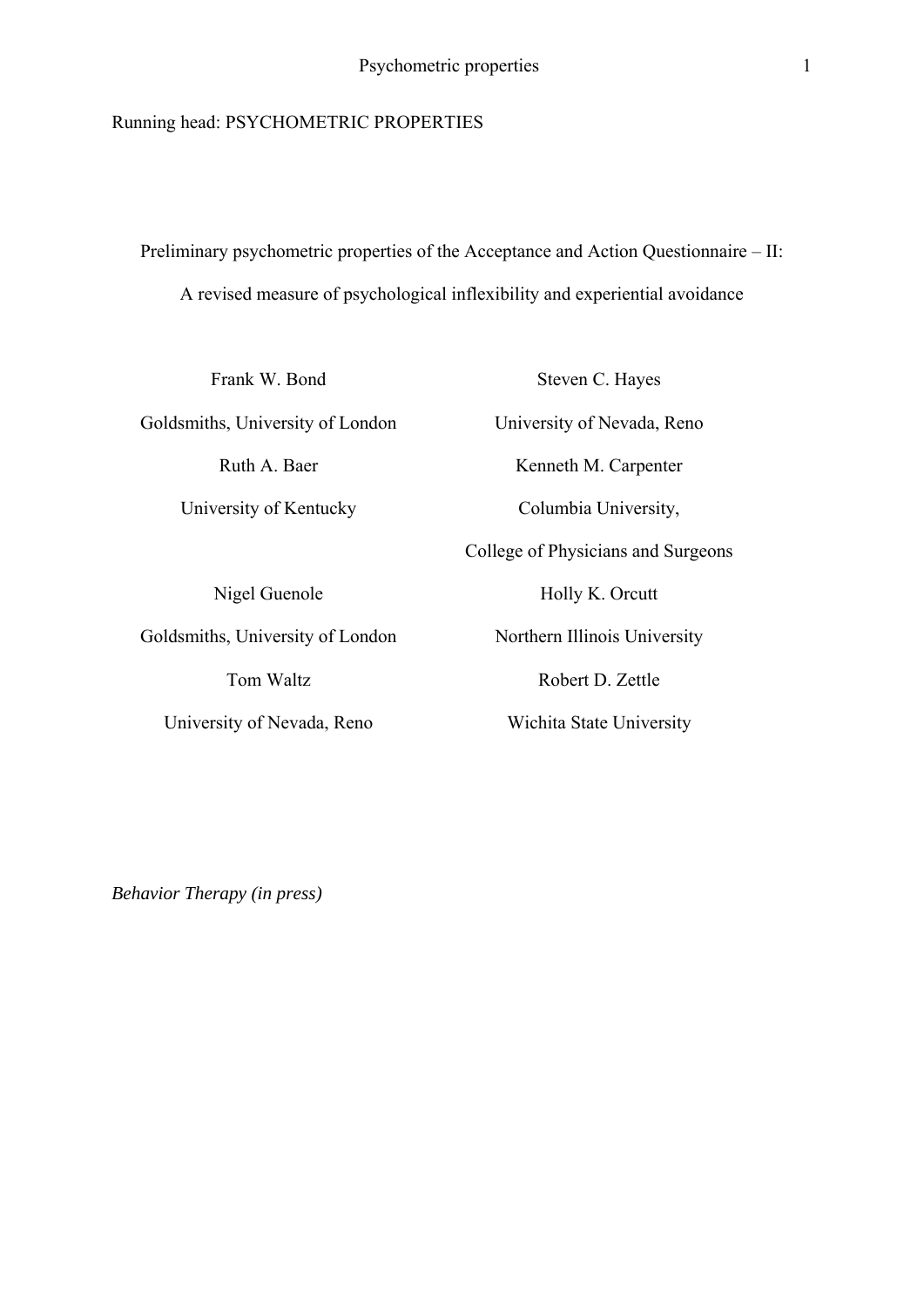#### Abstract

The present research describes the development and psychometric evaluation of a second version of the Acceptance and Action Questionnaire (AAQ-II), which assesses the construct referred to as, variously, acceptance, experiential avoidance and psychological inflexibility. Results from 2,816 participants across six samples indicate the satisfactory structure, reliability, and validity of this measure. For example, the mean alpha coefficient is .84 (.78 - .88), and the 3- and 12-month test-retest reliability is .81 and .79, respectively. Results indicate that AAQ-II scores concurrently, longitudinally, and incrementally predict a range of outcomes, from mental health to work absence rates,that are consistent with its underlying theory. The AAQ-II also demonstrates appropriate discriminant validity. The AAQ-II appears to measure the same concept as the AAQ-I  $(r = .97)$ , but with better psychometric consistency.

Keywords: psychological flexibility, experiential avoidance, acceptance, AAQ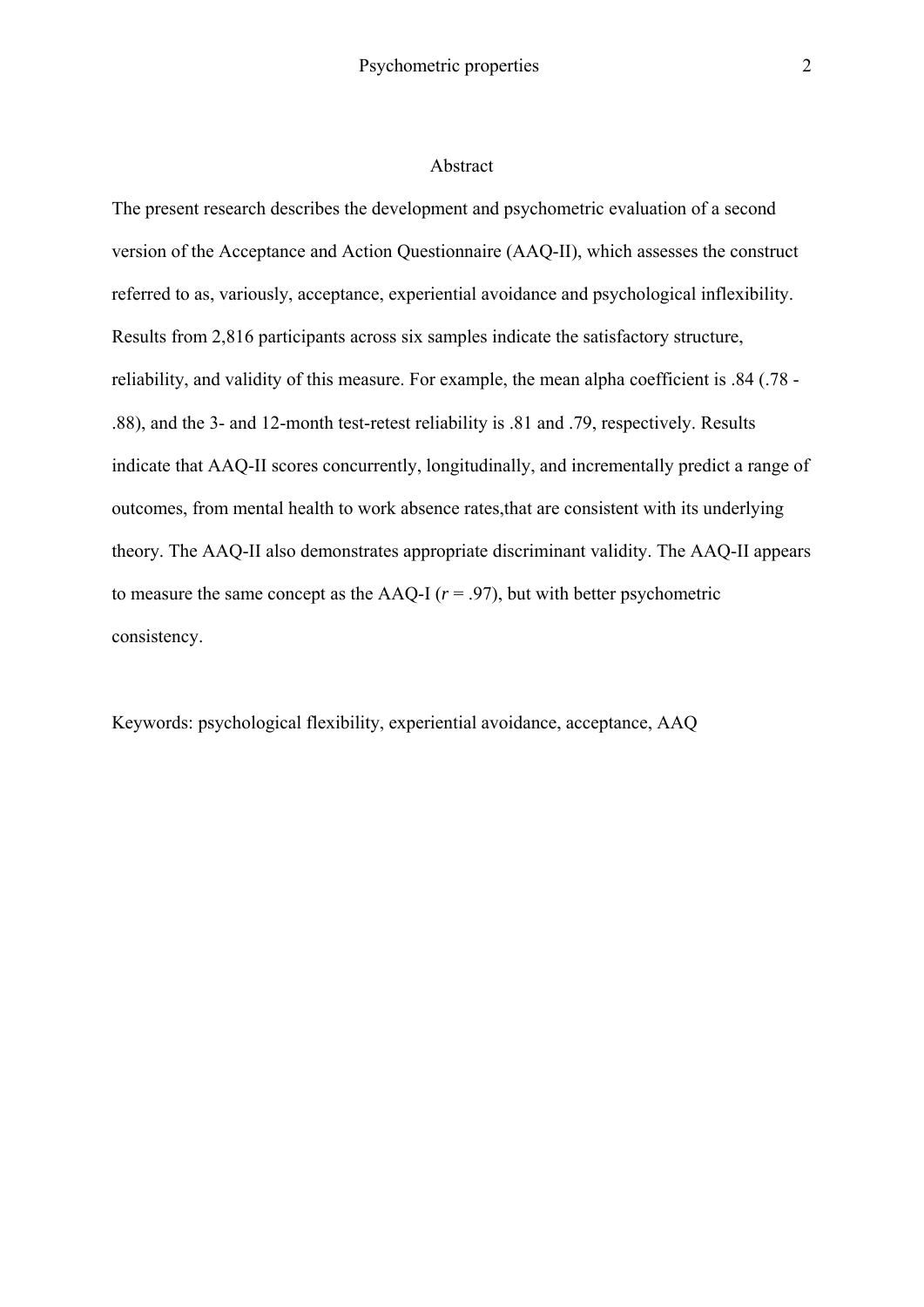Preliminary psychometric properties of the Acceptance and Action Questionnaire – II:

A revised measure of psychological inflexibility and experiential avoidance

There is a broad and growing body of evidence that mental health and behavioral effectiveness are influenced more by how people relate to their thoughts and feelings than by their form (e.g., how negative they are). This basic finding has been shown in many specific areas. For example, in chronic pain, psychosocial disability is predicted more by the experiential avoidance of pain than by the degree of pain (McCracken, 1998). A number of concepts central to modern empirical clinical methods have emerged with this same basic theme, including distress tolerance (e.g., Brown, Lejuez, Kahler, & Strong, 2002; Schmidt, Richey, Cromer, & Buckner, 2007), thought suppression (e.g., Wenzlaff & Wegner, 2000), and mindfulness (Baer, 2003). This core insight is key to a number of the newer contextual cognitive behavior therapy (CBT) approaches to treatment such as Mindfulness Based Cognitive Therapy (MBCT: Segal, Williams, and Teasdale, 2001), Dialectical Behavior Therapy (DBT; Linehan, 1993), Metacognitive Therapy (Wells, 2000), and Acceptance and Commitment Therapy (ACT; Hayes, Strosahl, & Wilson, 1999). The purpose of the present paper is to examine the measurement of a concept that developed originally within ACT, and that seems to apply to other forms of contextual CBTs (e.g., see Rüsch, Schiel, Corrigan, Leihener, Jacob et al., 2008).

#### *The Acceptance and Action Questionnaire (AAQ)*

The Acceptance and Action Questionnaire (AAQ; Hayes, Strosahl, Wilson, Bissett, Pistorello et al., 2004) is the most widely used measure of experiential avoidance and psychological inflexibility. The original item pool for this short (9 to 16 item, depending on the version) Likert style scale was generated by ACT therapists and researchers to represent the kind of phenomena that constitutes this unidimensional construct. As such, the final scale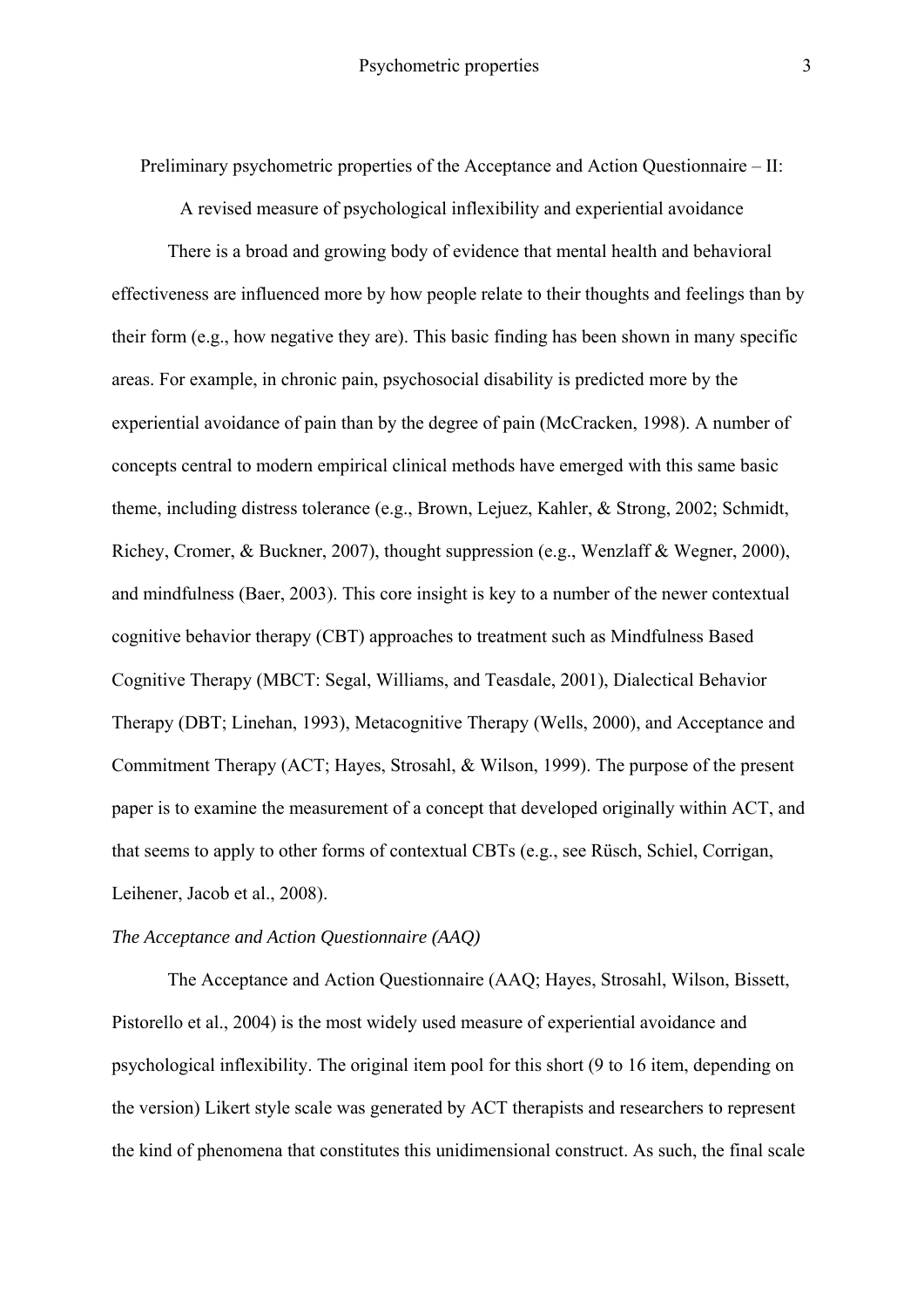contained items on negative evaluations of feelings (e.g., "anxiety is bad"), avoidance of thoughts and feelings (e.g., "I try to suppress thoughts and feelings that I don't like by just not thinking about them"), distinguishing a thought from its referent (e.g., "when I evaluate something negatively, I usually recognize that this is just a reaction, not an objective fact"), and behavioral adjustment in the presence of difficult thoughts or feelings (e.g., "I am able to take action on a problem even if I am uncertain what is the right thing to do.").

The AAQ has proven to be broadly useful. A meta-analysis of 27 studies that used this measure found that it predicted a wide-range of quality of life outcomes (e.g., depression, anxiety, general mental health, job satisfaction, future work absence, and future job performance), with an average effect size of *r* = .42 (Hayes, Luoma, Bond, Masuda, & Lillis, 2006; see also Chawla & Ostefin, 2007). The AAQ shows these effects even after controlling for one or more individual characteristics, such as emotional intelligence, negative affectivity, thought suppression, social desirability, and locus of control (see Bond, Hayes, & Barnes-Holmes, 2006 for a review). Importantly, the AAQ does not just correlate with quality of life indices. Studies have shown that the AAQ mediates the impact of other coping processes such as cognitive reappraisal (Kashdan, Barrios, Forsyth, & Steger, 2006), moderates the effect of treatment (Masuda, Hayes, Fletcher, Seignourel, Bunting, Herbst, Twohig, & Lillis, 2007), and in some studies mediates the impact of ACT (Bond & Bunce, 2000; Flaxman & Bond, 2010). The AAQ also predicts dropout from DBT (Rusch et al., 2008); in addition, reductions in experiential avoidance, as measured by the AAQ, predict corresponding reductions in depression amongst DBT patients seeking treatment for Borderline Personality disorder (Berking, Neacsiu, Comtois, & Linehan, 2009). Thus, the AAQ appears more broadly applicable to modern contextual CBT methods, not just ACT.

The success of the AAQ has led to a growing number of versions that are tailored to particular applied areas or specific populations, such as pain (McCracken, Vowles, &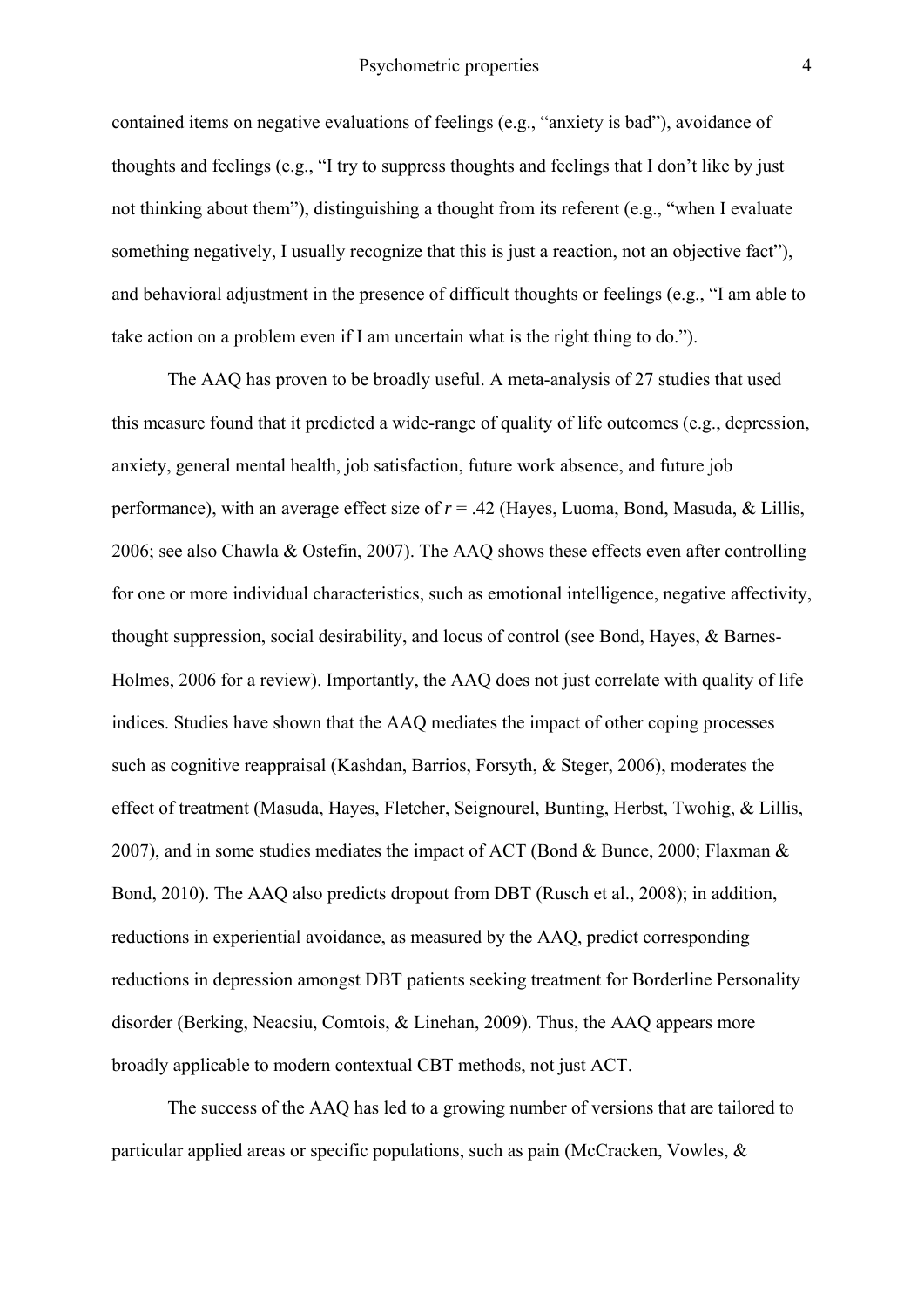Eccleston, 2004), smoking (Gifford, Kohlenberg, Hayes, Antonuccio, Piasecki, Rasmussen-Hall, & Palm, 2004), diabetes management (Gregg, Callaghan, Hayes, & Glenn-Lawson, 2007), tinnitus (Westin, Andersson, & Hayes, 2008), weight (Lillis & Hayes, 2008), coping with epilepsy (Lundgren, Dahl, & Hayes, 2008), and coping with psychotic symptoms (Shawyer, Ratcliff, Mackinnon, Farhall, Hayes, & Copolov, 2007), among several others. So far, all of these specific versions work well in predicting outcomes within their respective areas and have been particularly effective as mediators of ACT interventions that target these specific problems (e.g., Gifford et al., 2004; Gregg et al., 2007; Lundgren et al., 2008; Lillis & Hayes, 2008). However, a more general AAQ that can be used in a wide variety of contexts remains important for studying this theoretical model and the processes that underlie therapeutic and behavioral change.

# *The Achilles heel of the AAQ-I: Comprehension and reliability*

In many studies, the internal consistency of the AAQ (which from here forward we will term the AAQ-I) has often been a problem. In an early validation study (Hayes et al., 2004), the alpha coefficient of this unidimensional measure was a just satisfactory .70, and its test-retest reliability was .64 over four months. In subsequent studies, alpha levels have sometimes been lower, especially with community samples and certain subpopulations (e.g., the less well educated; those who use English as a second language). The low alpha problem appears to result, at least in part, from unnecessary item complexity, and the subtlety of the concepts addressed. For example, the AAQ-I item "I rarely worry about getting my anxieties, worries, and feelings under control" (rated from 1-never true to 7-always true), approaches a double negative. The item, "When I evaluate something negatively, I usually recognize that this is just a reaction, not an objective fact", can seem incomprehensible to persons not exposed to ACT or other contextual CBTs.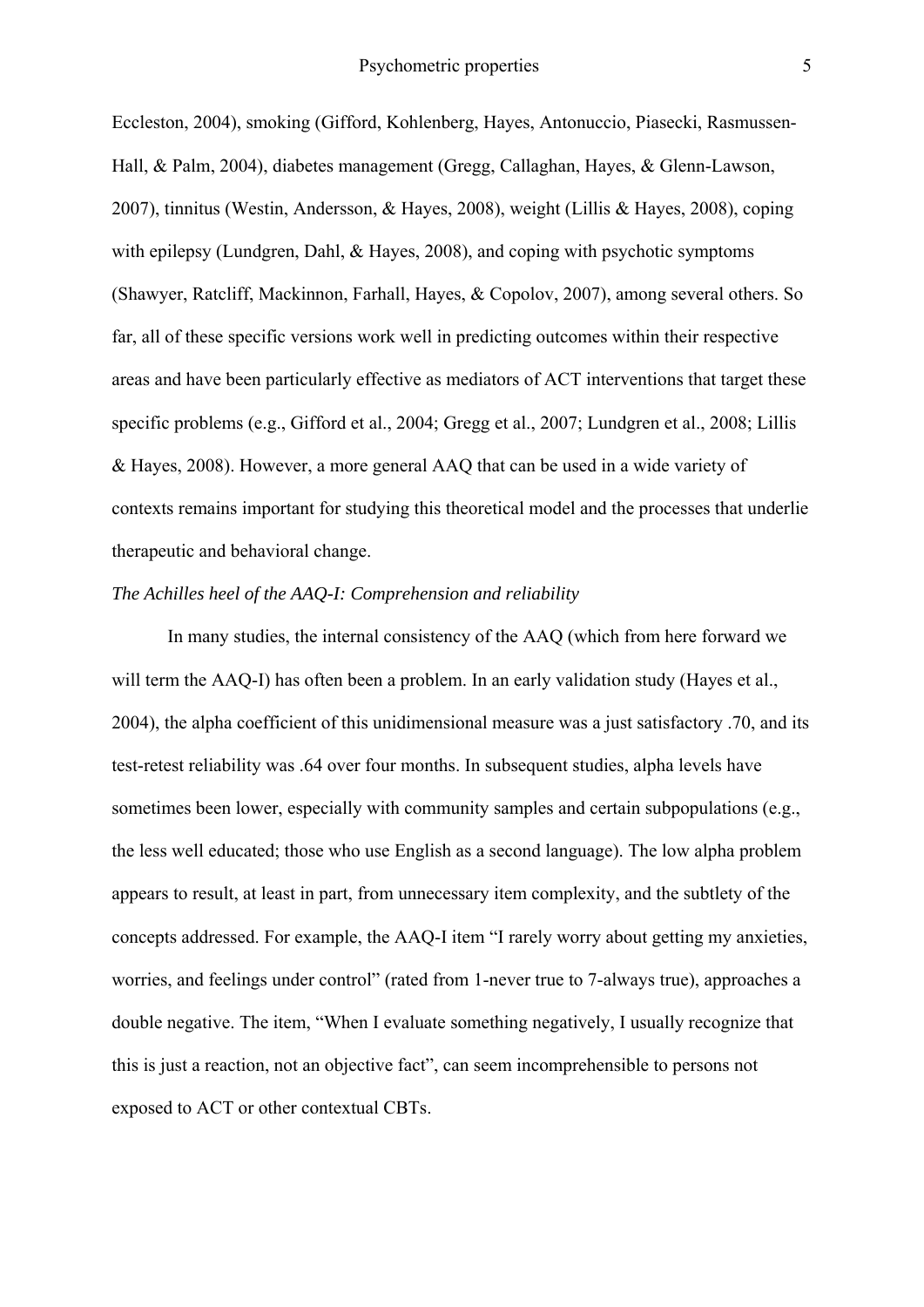Perhaps as a result, the factor structure of the AAQ-I has been somewhat unstable. The original validation study identified 9 and 16 item single factor versions (Hayes et al., 2004), but other research identified a two factor 16-item version (Bond & Bunce, 2003). Thus, there is a need for the development of a more stable and psychometrically sound instrument.

## *The ACT model*

In that context, it is important briefly to discuss the underlying theory driving the development of the instrument. When ACT was originally conceived, the overarching term for its model of psychological ill-health was *experiential avoidance –* the attempt to alter the form, frequency, or situational sensitivity of difficult private events (i.e., thoughts, feelings, and physiological sensations), *even when doing so* leads to actions that are inconsistent with one's values and goals (e.g., avoiding anxiety even when doing so prevents people for pursuing a long-held goal) (Hayes, Wilson, Gifford, Follette, & Strosahl, 1996). *Acceptance*  was the term used to positively describe this model and was defined as the willingness to experience (i.e., not alter the form, frequency, or sensitivity of) unwanted private events, *in order to pursue* one's values and goals (e.g., being willing to feel fear in pursuit of a longheld goal) (Hayes, et al., 1996).

These two terms were, and still are, very useful in highlighting how people's actions can be inflexibly, overly and detrimentally determined by the avoidance of undesirable internal events, at the expense of situational opportunities for pursuing one's values and goals (Hayes, et al., 2006). However, when taken to represent the entire ACT model "acceptance" and "experiential avoidance" have unwanted features. For one, the focus of these terms is on how people respond to difficult thoughts, feelings, and physiological sensations, but these can include positive emotions (as when people avoid feelings of joy for fear of future disappointment) and the term experiential avoidance can easily disguise that possibility.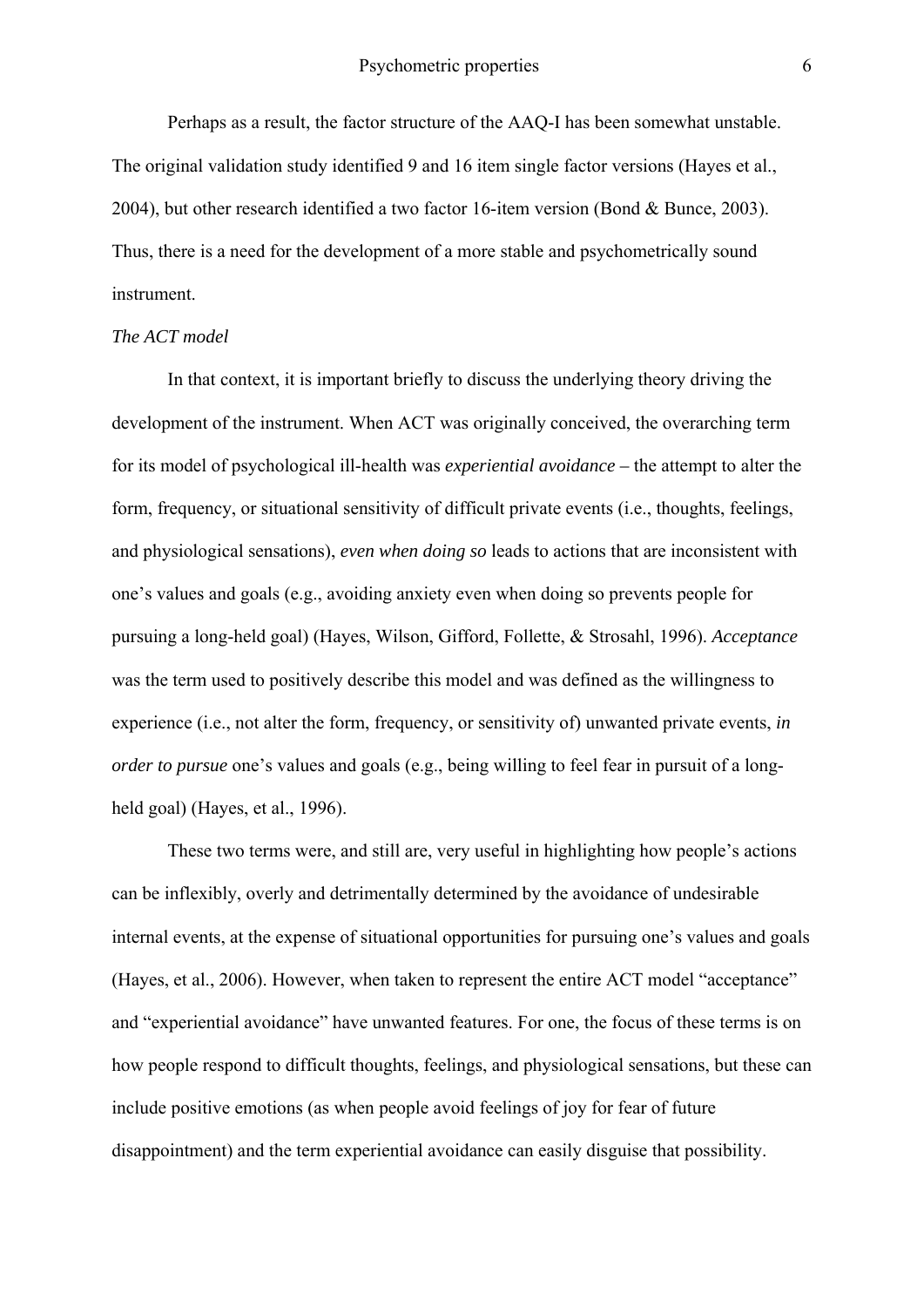Behavioral effectiveness and living a vital life can also be inhibited when neutral or pleasant internal events decrease people's sensitivity to values-related contingencies that exist in a given situation. For example, believing that one is wonderful can reduce behavioral flexibility when mistakes are made; likewise, daydreaming about an upcoming holiday can decrease people's ability to respond to goal-related contingencies that are more important or pressing. Under such circumstances, people are not necessarily avoiding their internal events, but their actions are disproportionally under the control of such events, at the expense of values-related contingencies.

The ACT model has always maintained that, depending upon the values-related opportunities afforded in a given situation, people need to be *flexible* as to the degree to which they base their actions on current contingencies or their internal events—no matter whether those events are unwanted, wanted, or neutral. In order to highlight ACT's emphasis on flexibility, its underlying model has, over the past few years, been increasingly referred to as *psychological flexibility* or simply *flexibility* (e.g., Hayes, Strosahl, & Wilson, in press). It is defined as the ability to fully contact the present moment and the thoughts and feelings it contains without needless defense, and, depending upon what the situation affords, persisting or changing in behavior in the pursuit of goals and values (Hayes et al., 2006). In contrast, *psychological inflexibility (or inflexibility)* entails the rigid dominance of psychological reactions, over chosen values and contingencies, in guiding action; this often occurs when people fuse with evaluative and self-descriptive thoughts and attempt to avoid experiencing unwanted internal events, which has the "ironic" effect of enhancing people's distress (e.g., Wenzlaff & Wegner, 2000), reducing their contact with the present moment, and decreasing their likelihood of taking values-based actions. In such a context, people feel buffeted by their uncontrollable and feared internal experiences.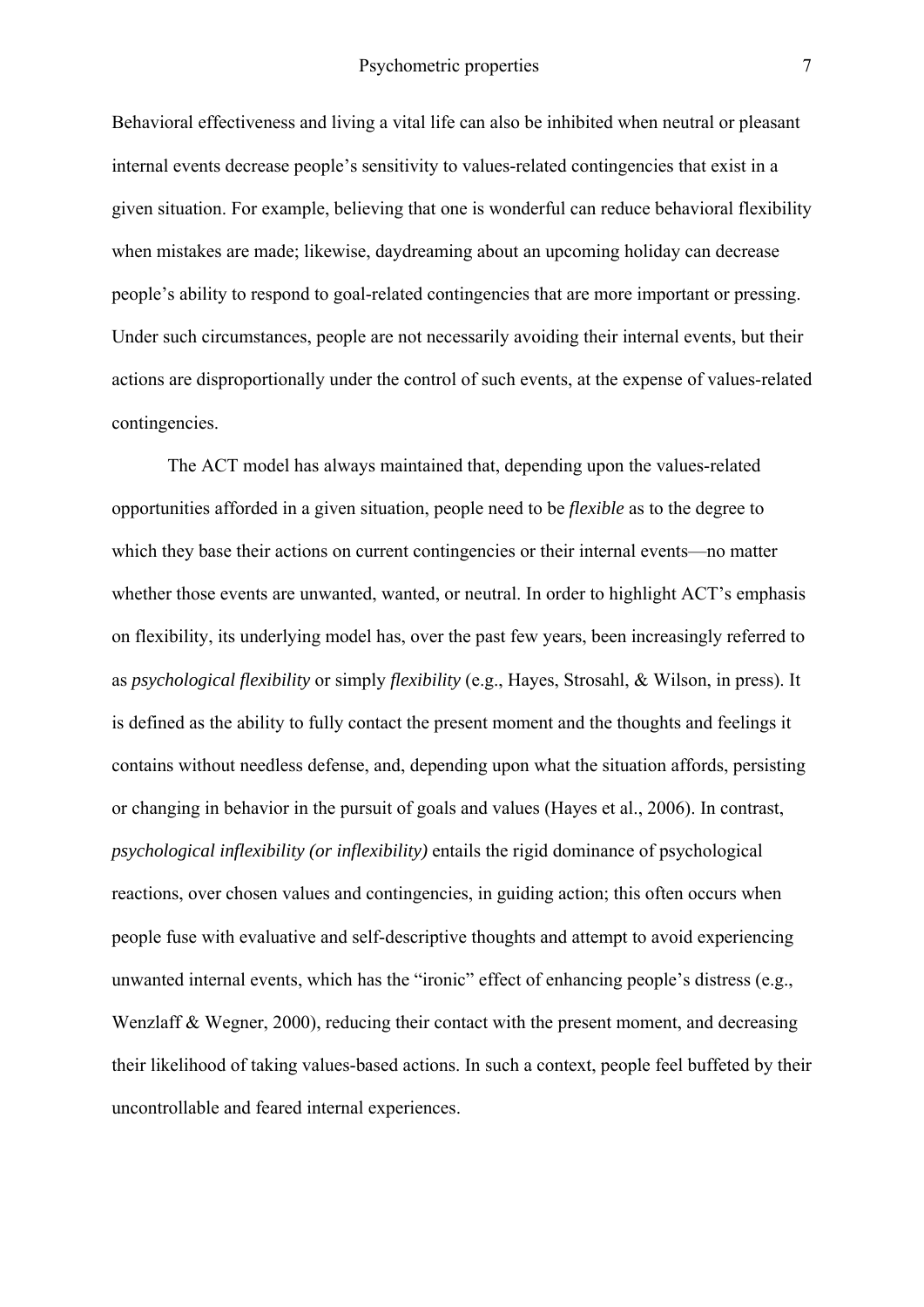Acceptance and experiential avoidance are examples of psychological flexibility and inflexibility, respectively, and it is still appropriate to use those terms; they refer to psychological stances and actions that people take when the present moment contains thoughts and feelings that people may not wish to contact; as a result, they are often used when discussing psychopathology and psychotherapy. However, ACT techniques are increasingly used to maximize behavioral effectiveness, for example, to facilitate job performance and sporting skills (e.g., Bond, Flaxman & Bunce, 2008; Bond, Flaxman, van Veldhoven & Biron 2010). In many of these circumstances (but certainly not all), the avoidance of unwanted internal events is not necessarily ACT's main focus, rather, it may be on identifying team values, improving problem solving, or enhancing contingency sensitivity and the like; in such cases, it is more appropriate to refer to ACT's attempts to increase psychological flexibility. For these reasons we will primarily use this more general, overarching, term to refer to ACT's model, but when we use acceptance and experiential avoidance, they can be understood as examples of psychological flexibility and inflexibility, respectively.

#### *Overview of the present studies*

The overall aim of the three studies presented here was to address the shortcomings of the AAQ-I, as a measure of psychological flexibility, by developing a second version, which we will term the AAQ-II. The studies describe how we re-examined the measurement of this construct and investigated the initial psychometric properties of the AAQ-II. In the first study, a panel of experts generated items that assessed psychological flexibility and inflexibility. We then eliminated those with low corrected item-total correlations since the goal was to create a theoretically derived, unidimensional scale that assessed flexibility and inflexibility. This item elimination process promotes satisfactory internal consistency, which is a primary reason for developing the AAQ-II, but it does not necessarily produce a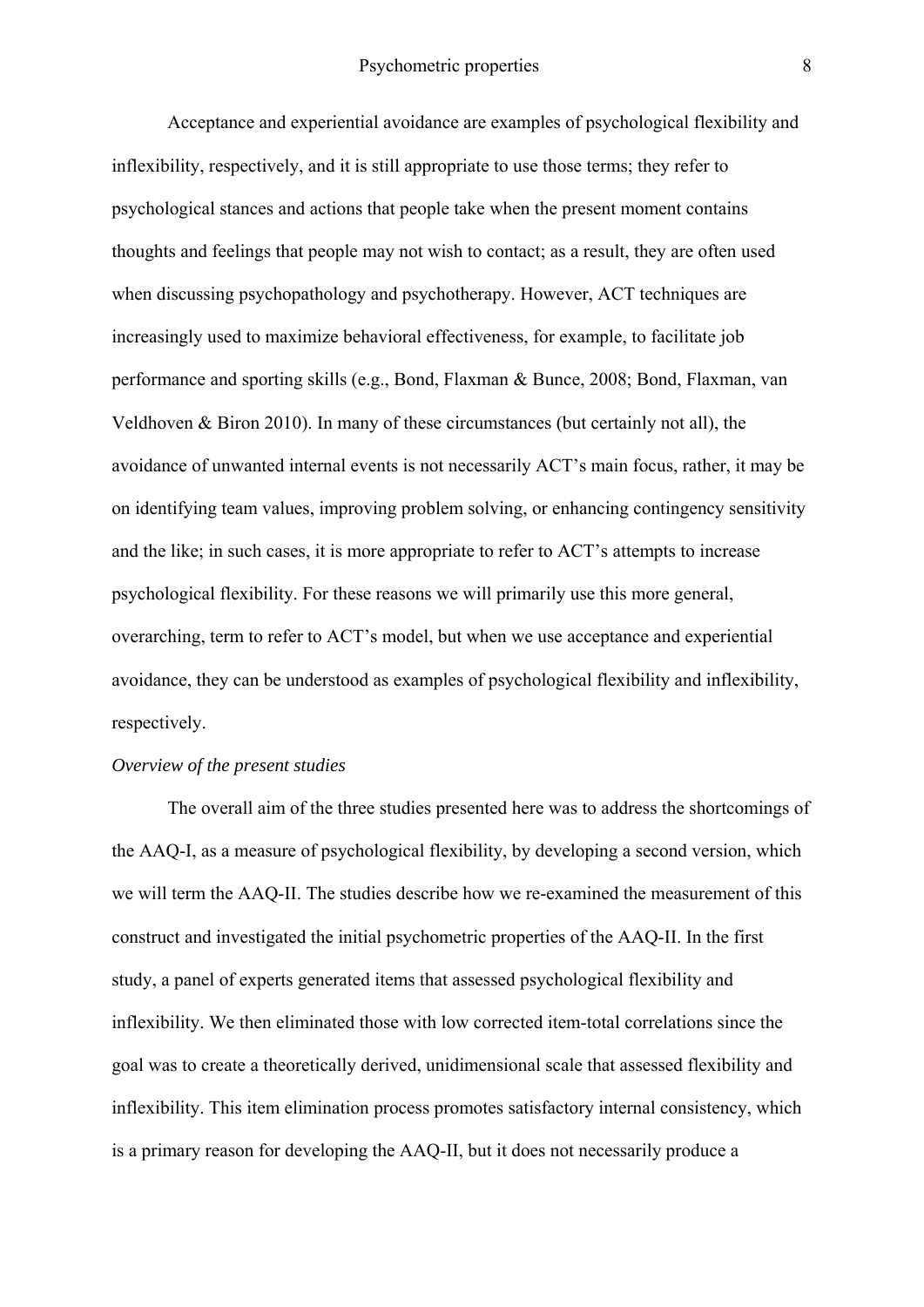unidimensional measure (Nunnally & Bernstein, 1994); therefore, we then carried out an exploratory factor analysis, in order to establish the measure's structure. Based upon its results, in study two we specified and tested a latent factor measurement model for the AAQ-II in three new samples from very different populations. Once the structure and reliability of the AAQ-II was established, in study three we examined its predictive, concurrent, discriminant, convergent, and incremental validities using data obtained from six different samples.

Study 1: Item Generation, Selection, and Exploratory Factor Analysis

#### Method

#### *AAQ-II item generation*

 A panel of 12 ACT researchers and practitioners from Australia, Europe, and the United States who had been key to the development of ACT and the AAQ-I, was established in order to generate items that followed from the domain of psychological flexibility/inflexibility. Specifically, panel members developed statements that stemmed from either the likely dominance or non-dominance of internal events over contingencies in determining values-directed actions. (Dominance and non-dominance of internal events represent inflexibility and flexibility, respectively.) These statements reflected an unwillingness to experience unwanted emotions and thoughts (e.g., "I'm afraid of my feelings"), the ability to be in the present moment (e.g., "I am in control of my life"), and commitment to flexible values-directed actions when experiencing psychological events that could undermine them (e.g., "My thoughts and feelings do not get in the way of how I want to live my life"). ACT's underlying theory (Hayes et al., 1999) and research on the AAQ-I (e.g., Hayes et al., 2004) suggest that these statements should be homogenous with respect to the content of psychological flexibility.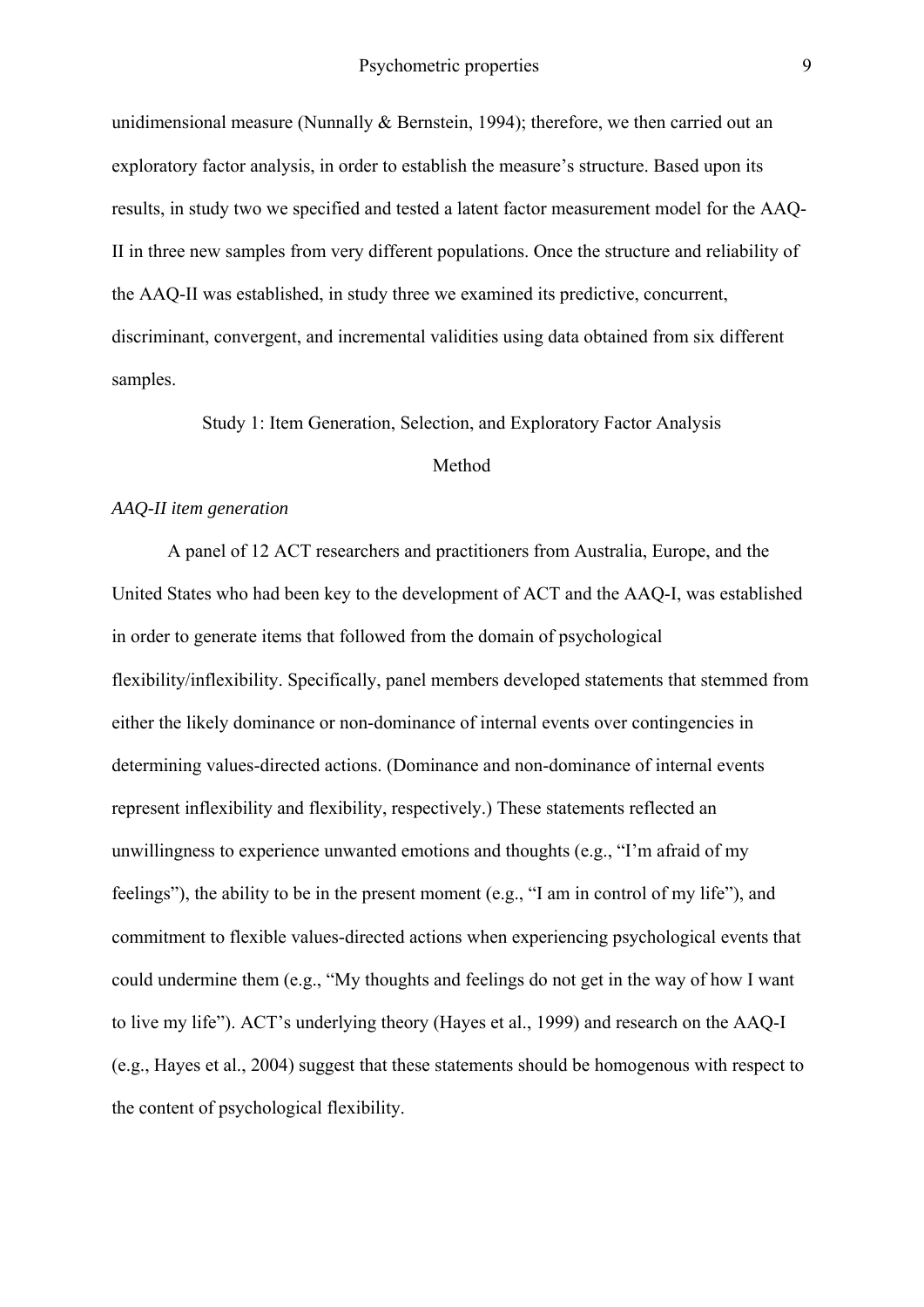As noted above, psychological flexibility is a subtle construct that can be difficult to convey in short statements that are understandable to people uninitiated in ACT, or contextual CBTs related to it. Thus, even though we wanted to produce a brief scale that could be used in settings in which time is limited (e.g., the workplace), we believed that we would need to test a relatively large number of items in order to eliminate those that failed to correlate adequately with the overall content domain due to problems of wording and the like. Following Nunnally and Bernstein (1994), we generated items in order to ensure content homogeneity (i.e., each item followed from the single domain of psychological flexibility/inflexibility); however, we also ensured that items were methodologically heterogeneous; to this end, we developed very similar items that differed only in how they were "keyed".

In the end, the panel produced 48-items that, it agreed, well represented the content of psychological flexibility. A smaller, sub-panel of five ACT experts, including two originators of ACT (S. C. Hayes and K. G. Wilson), then rated each item in terms of its clarity and the degree to which the items sufficiently represented this construct. As a result of this process, the sub-panel decided to re-word three items and, in order to improve content validity, remove one item and add two others. This resulted in 49-items, all of which used a Likerttype scale that ran from 1 (never true) to 7 (always true), with higher scores indicating greater levels of psychological inflexibility.

We then asked 26 post-graduate students at Goldsmiths, University of London, who were familiar with the psychological flexibility construct, and 18 adults from a community sample in the UK, who were not familiar with it, to complete the 49-item measure and provide feedback with regards to the clarity and readability of the items. Based upon this feedback, we made grammatical changes to three items.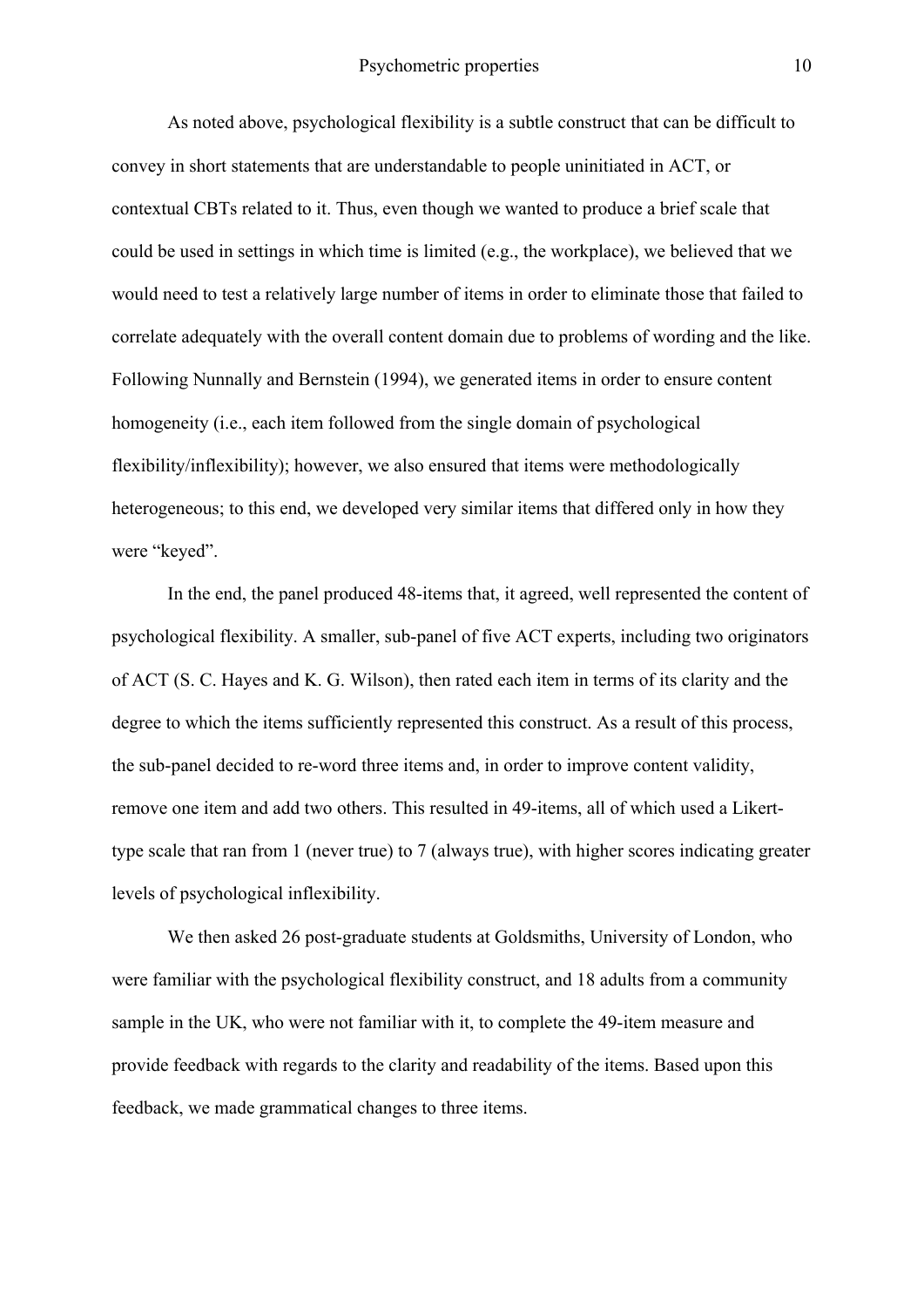#### *Item selection and factor structure*

## *Participants and procedure*

Participants in the first study were 206 students from the University of Nevada, Reno; their mean age was 19 years (SD = 3.57), 65% were female, and 67% identified as white or Caucasian. The 49-items of the trial version of the AAQ-II was part of a larger packet of questionnaires for another project. In exchange, they received credit for a research participation requirement.

#### Results and Discussion

 As the item pool was generated to reflect the single domain of psychological flexibility/inflexibility, we followed Nunnally and Bernstein's (1994) guidelines and first examined the corrected item-total correlations of the 49-items and eliminated those with a coefficient below .30. Using this criterion, we removed 22 questions. We then conducted an EFA on the remaining 27-items, in order to examine their factor structure, as just because a scale has content homogeneity, it does not follow that it is also unidimensional (Kline, 2005; Nunnally, 1978).

 As the goal of this exploratory analysis was to identify one or more latent variables underlying the observed variables, we firstly conducted a common factor analysis (Floyd  $\&$ Widaman, 1995) and determined the number of factors to extract through parallel analysis (Horn, 1965). Here, the number of factors selected is equal to the number of eigenvalues obtained that have values greater than those produced by random, uncorrelated data based on the same number of observations and variables as the original dataset. Research indicates that parallel analysis is an accurate factor extraction procedure (Zwick & Velicer, 1986), and based upon it, we retained three factors. We used an oblique rotation (Direct Oblimin), as we expected that these factors would be elements of a higher order one, psychological flexibility (Nunnally, 1978), and therefore should be significantly correlated. To define the factors, we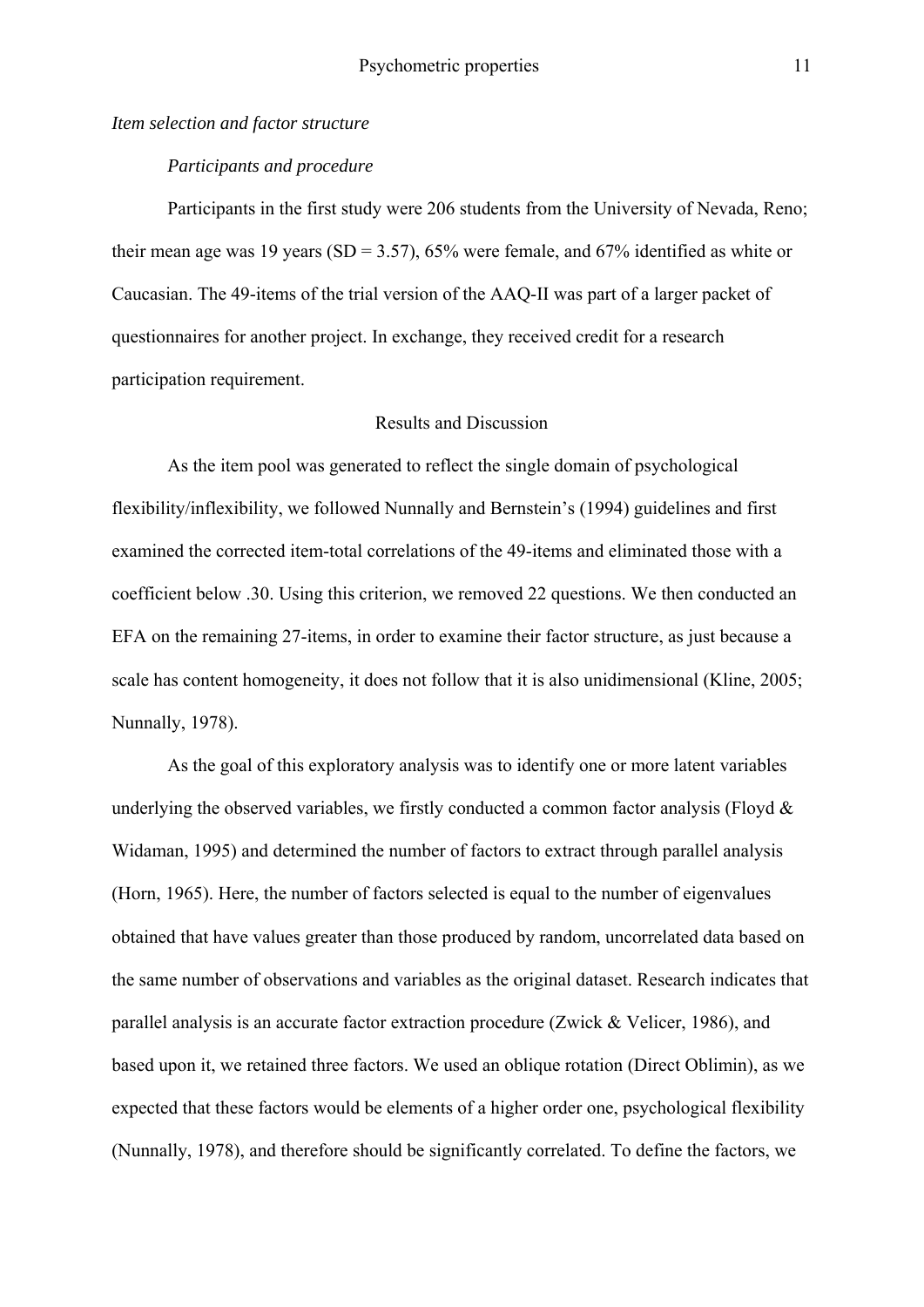inspected the pattern matrix and eliminated any item that had a loading below .4 on all three factors (6 variables) or a loading of .4 or above on more than one factor (11 variables) (Ferguson & Cox, 1993). We then re-ran the same extraction and rotation procedures on the remaining 10 items; and, as can be seen in Table 1, we identified two distinct factors. The first had an eigenvalue of 4.64, and it accounted for 41.47% of the variance; the second had an eigenvalue of 1.06, and it accounted for 4.94% of the variance.

 This ratio of the first to the second eigenvalue (i.e., 4.38) suggests that this is probably a unidimensional measure and, thus, is represented by only one factor (Reise, Morizot & Hays, 2007; Robins, Fraley & Krueger, 2007). This conclusion is supported by a number of other indices; specifically, all of the items on the first factor are 'negatively' worded, and the three items comprising the second factor are all positively worded. As there does not appear to be any theoretical difference between the items on each factor, their differential loadings may indicate the presence of a method effect (Marsh, 1986): a source of indicator (or item) variability that is unrelated to the substantive, underlying dimension; in this case, the source may be differential response patterns to positively and negatively worded items. In such a case, a unidimensional construct, as we hypothesize psychological flexibility/inflexibility to be, may spuriously appear as two separate ones. Furthermore, the intercorrelation between the two factors is .5, which also suggests that the two factors represent the same construct (Clark & Watson, 1995).

 Recent psychometric research has shown that items of opposite valence function poorly in the context of an overall scale (e.g. Credé, Chernsyhenko, Bagraim, and Sully, 2009), and so we explored the psychometric functioning of the three positively worded items on the second factor. Their reliability was poor: Chronbach alpha was .55, as compared to .88 for the seven negatively worded items that constituted the first factor, and .87 for all ten items together. In addition, we examined category response curves for all ten items. Category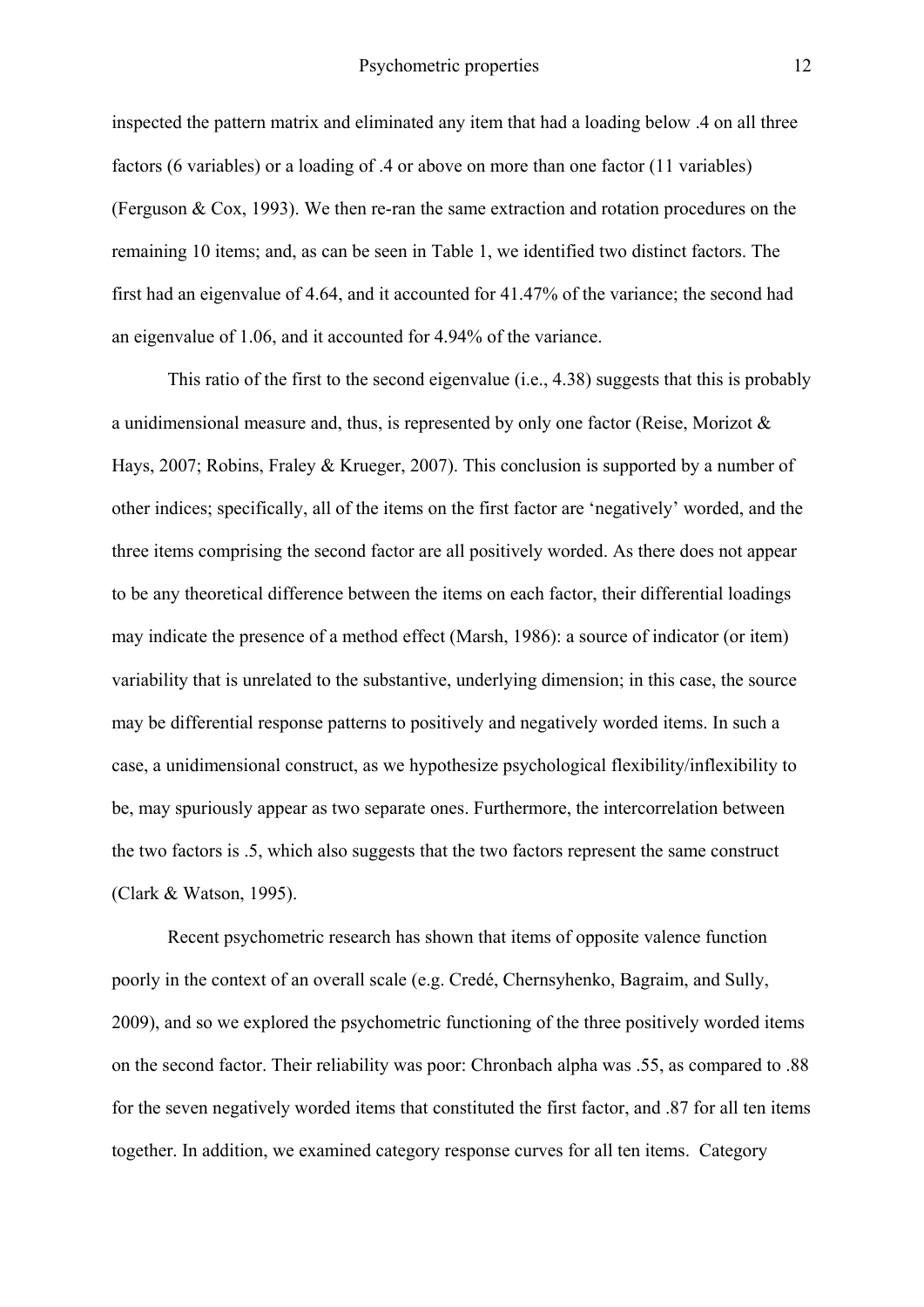response options represent the probability of responding at each interval of an item, depending upon the person's overall level on the characteristic being examined: in this case, psychological flexibility. For a well performing item, category response curves are narrow and peaked, indicating that the points on the scale clearly differentiate amongst overall levels of the characteristic. Poor performing items have flatter curves and do not differentiate very well amongst levels of a characteristic. Results (available from the corresponding author) indicated that the three items with the poorest category response curves were the three positively worded items that comprised the second factor. Perhaps most importantly, though, and which we will discuss in Study 3, below, the predictive validity of the seven items on the first factor was not at all enhanced, for any criterion, when we formed a 10-item AAQ-II by adding the three positively worded items on the second factor (see Table 4); in addition, when we partialled the three positively worded items from the association between the seven negatively worded items and each criterion in Table 4, the correlation coefficient, in every case, was 1.00. Thus, for these reasons of internal and external validity, we did not retain the three items on the second factor.<sup>1</sup>

 We re-ran the same extraction and rotation procedures, described above, on the seven negatively worded items; and, as can be seen in the last column of Table 1, we identified one factor that accounted for 50.68% of the variance and had a Cronbach alpha coefficient of .88. The mean and standard deviation of this measure for Sample 1 can be seen in Table 1. Study 2 used confirmatory factor analysis to test the fit and parameters of this unidimensional measure.

1

<sup>1</sup> Non-English translations and empirical studies have already appeared using the ten item version of the AAQ II. While the data we report here suggests that the seven item version is psychometrically stronger, the ten item version is not significantly weaker predictively (see Table 4), and the seven and ten item versions correlate at  $r = .96$ ; thus, it should not be assumed that studies conducted with the ten item version are invalid.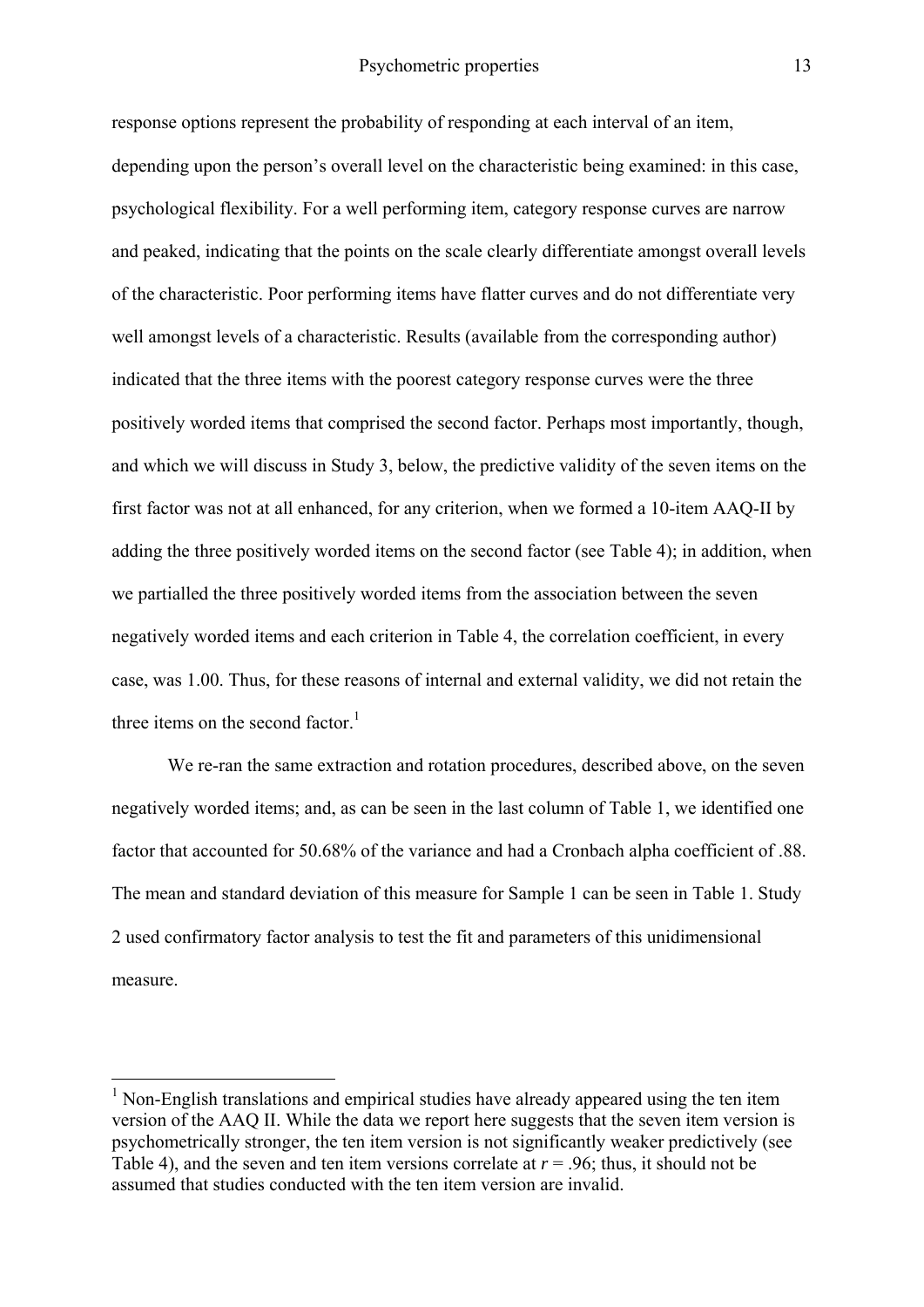Study 2: Confirmatory Factor Analyses

Unlike exploratory factor analysis, CFA allows for the a priori specification and then testing of different parameters of latent factor measurement models (Kline, 2005). These include the number of factors, the indicators that reflect those dimensions, and covariances among them. CFA also accounts for measurement error, or variance in indicator scores that is not explained by one-or-more factors; and, correlations among these errors can be specified. Doing so allows one to test hypotheses that certain indicators are jointly affected by a variable that is not associated with an underlying factor (Kline, 2005). These method effects can result from sources such as high content overlap, similar item phrasings, differential susceptibility to demand characteristics, and differential ease in reading or understanding positively and negatively worded items (Brown, 2003; Byrne, Shavelson, & Muthen, 1989). We tested the factor structure of the AAQ-II using three new samples. We also used these samples to test for measurement invariance, or whether the seven AAQ-II items operate equivalently across these groups.

# *Participants and procedures*

Three new samples participated in this study. Sample 2 was comprised of 433 undergraduate students from the University of Kentucky; they had a mean age of 21 (SD  $=$ 3.54) years, 68% were female, and 90% identified as white. They completed the 49-item trial version of the AAQ-II as part of a larger packet of questionnaires for another project. In exchange, they received credit for a research participation requirement.

Sample 3 was comprised of 290 people who were seeking outpatient psychological treatment for substance misuse in a New York City university hospital; their mean age was 39 years (SD = 10.20), 43% were female, 37%, 29%, and 28% identified as Caucasian,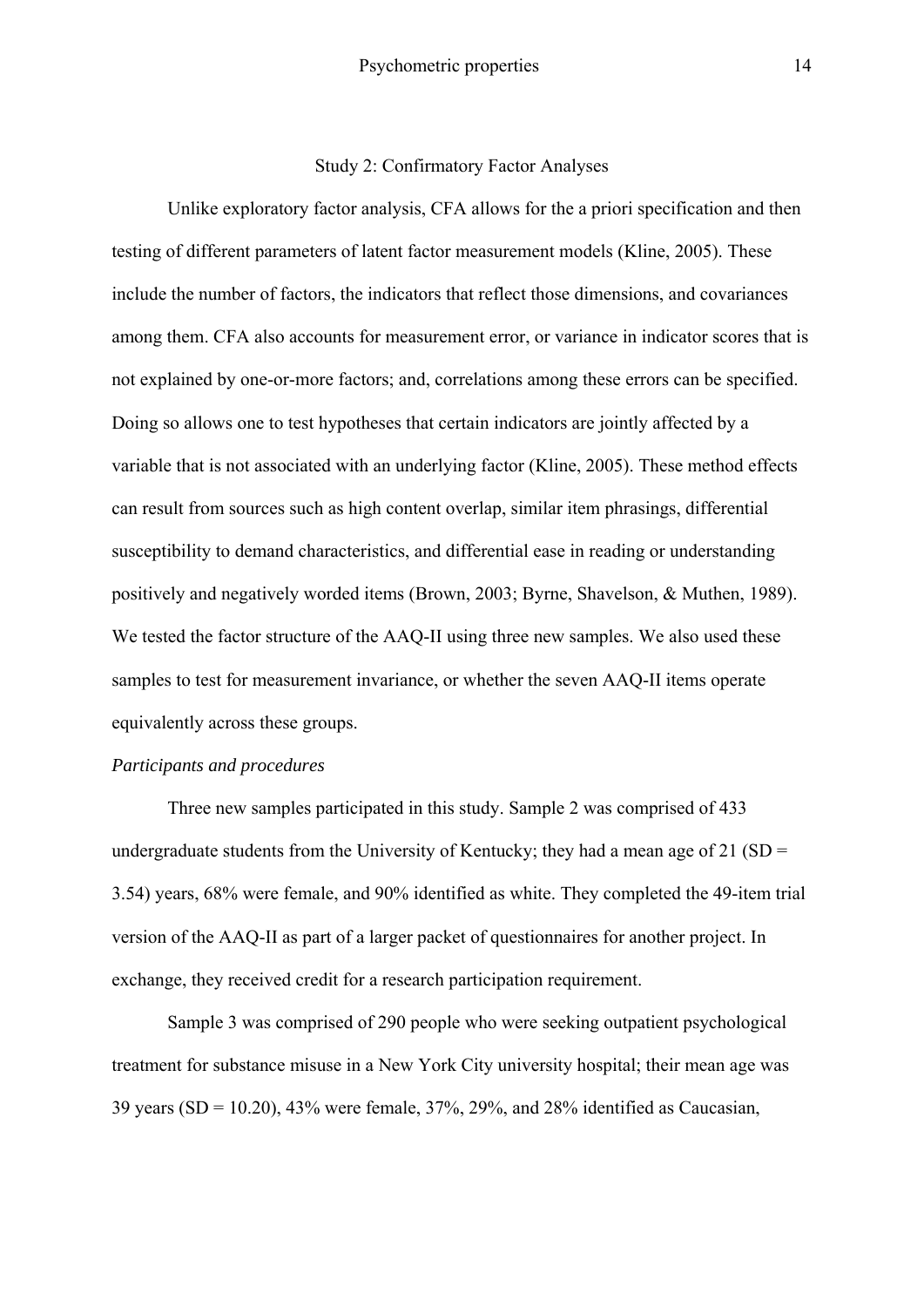Hispanic, and Black, respectively. They completed the 49-item trial version of the AAQ-II as part of larger intake packet that respondents knew would be used for research purposes.

Participants in Sample 4 were 583 employees of a United Kingdom (UK) retail bank; they were located in offices across England and Scotland and had a mean age of 34 years (SD = 9.76), 58% were female, and 97% identified as white. Sample 4 was reassessed three and 12 months later as well. These participants completed the AAQ-II as part of a larger packet of questionnaires for another project. Thirty-nine percent of these respondents left formal education at 16 with qualifications (O-levels/General Certificate of Secondary Education), 40% left formal education at 18 with qualifications (A-levels), 13% obtained an undergraduate degree, 0.4% had a post-graduate qualification, and 7% had some "other" type of qualification (e.g., a National Vocational Qualification). In comparison to UK norms, approximately 23% fewer people in this sample obtained a first university degree (i.e., a Bachelors degree) (Office for National Statistics, 2001).

#### *Analyses*

 For each sample, covariance matrices were used to analyze the measurement models, and maximum likelihood estimation was used to assess their fit. (These analyses were conducted with the structural equation modeling software program AMOS 5 (Arbuckle, 2003)). As the chi-square  $(\chi^2)$  statistic is very sensitive to sample size and may overestimate the lack of model fit (Bollen, 1989), we selected four additional indicators, based upon Bollen (1989) and Hu and Bentler (1998). The first was the normed chi-square (NC), which is the chi-square value divided by the degrees of freedom  $(\chi^2/df)$ . Consistent with Bollen (1989), we specified a value of 3 as indicating good model fit. The other three fit indicators were: the root-mean-square error of approximation (RMSEA), the standardized root-meansquare residual (SRMR), and the comparative fit index (CFI). Hu and Bentler (1998) suggest that the values of .06, .08, and .95 are, respectively, indicative of good model fit.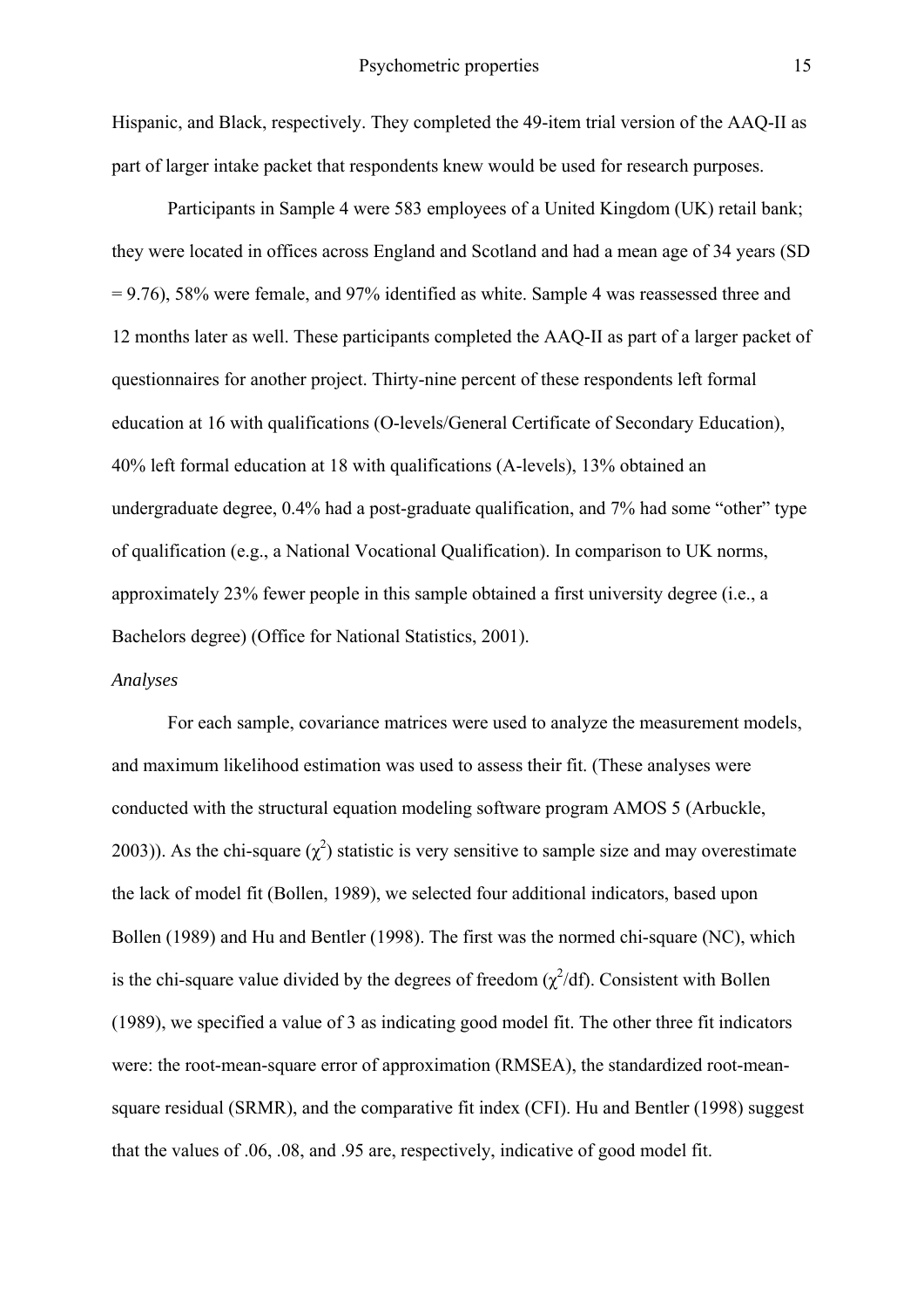As Brown (2003) notes, it is frequently necessary to specify correlated measurement errors among items that have similar content and, in particular, use the same key terms (e.g., the word "painful"). For the AAQ-II, we specified correlated measurement errors between items 2 and 5 (i.e., respectively, "My painful experiences and memories make it difficult for me to live a life that I would value" and "My painful memories prevent me from having a fulfilling life"). We suspected that the content of this item pair was so similar (even involving the same key terms) that it could be influenced by method effects.

#### Results and Discussion

Before conducting the CFAs on each sample, we tested their data for univariate and multivariate normality. All items, and AAQ-II total scores, were in acceptable ranges (Muthen & Kaplan, 1985).

The one factor model, which specified method effects between the two "painful" items (2 and 5), fit the data very well in all samples (see Table 2). For example, RMSEA was not above .06 in any sample (i.e., .06, .04, .05, respectively), and the CFI was above .95 (i.e., .96, .99, .98, respectively). As Table 2 indicates, all other indices also indicated good model fit for all samples.

All unstandardized factor loadings were significant at  $p \le 0.000$  and ranged from 0.75 to 1.61 (see Table 3). In each sample, the unstandardized covariance between the item pair with similar content (which ranged from .16 -.88) was significant at  $p < .000$ .

Scale means and standard deviations can be seen in Table 3, as can their alpha coefficients, which were in the acceptable range (i.e., .78 - .88). Findings from Sample 4 showed that the three and 12-month test-retest reliabilities for the AAQ-II were very acceptable at .81 and .79, respectively.

Consistent and encouraging results across three very different samples – US university students, those receiving treatment for substance misuse in New York City, and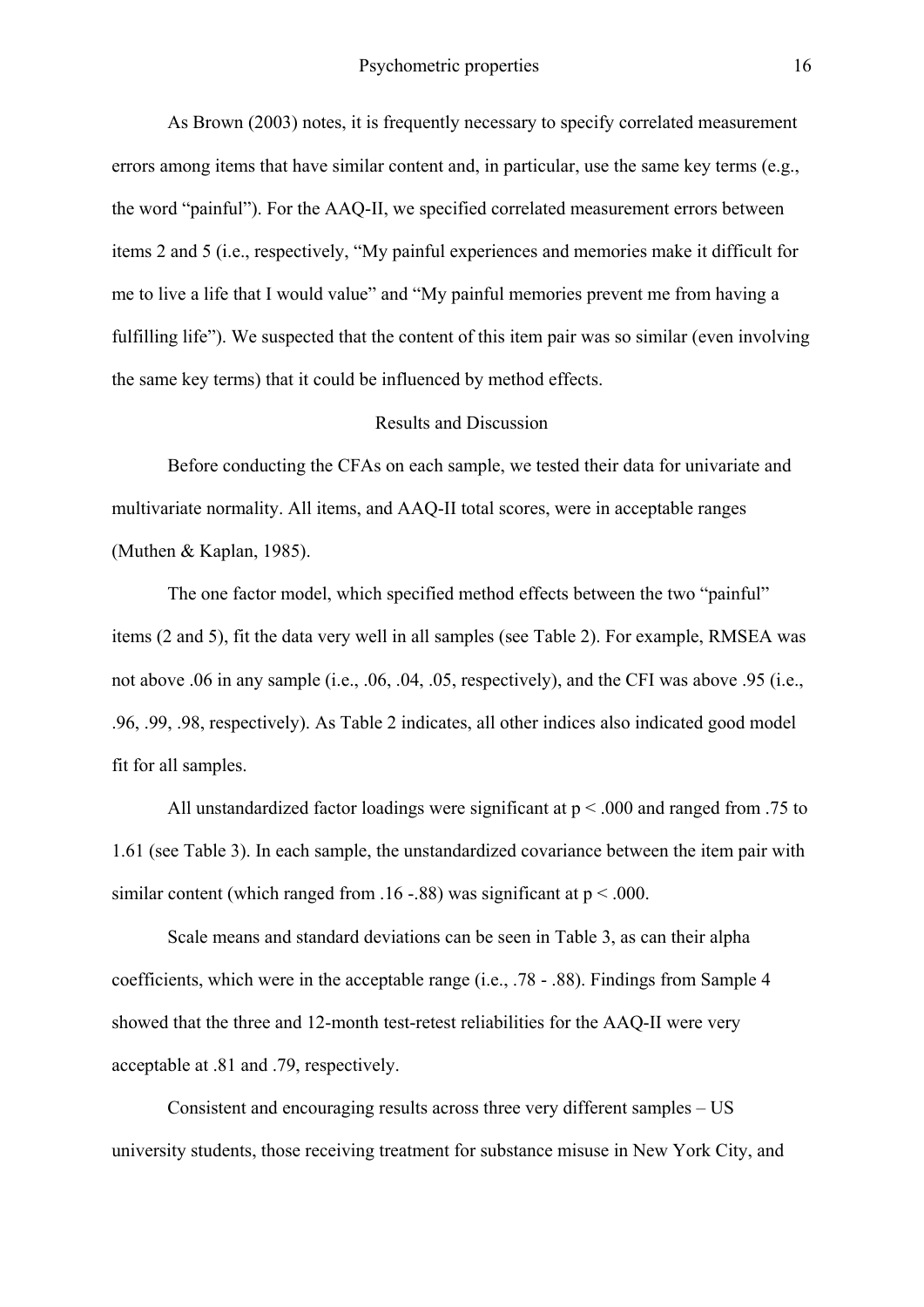UK financial services workers – suggest the same conclusion: Covariance among the seven AAQ-II items is due to a single latent dimension – psychological inflexibility, or experiential avoidance.

#### *Measurement invariance*

Finally, in order to determine further whether or not the seven items of the AAQ-II assess psychological inflexibility in a similar manner across different samples, we compared the relative fit of two models in Samples 2-4. The first allowed the seven unstandardized factor loadings and four error covariances to vary across the three samples, and the second placed equality, or invariance, constraints on those loadings and error covariances. If the constrained model does not generate a significantly worse fit than the unconstrained model, the items are likely to be assessing the same construct in a comparable way (Byrne, 2001). Equality constraints were not placed on estimates of the factor variances, since these are known to vary across groups even when the indicators are measuring the same construct in a similar manner (Kline, 2005; MacCallum & Tucker, 1991). As can be seen in Table 2, the baseline model fit the data well; for example, NC, RMSEA, SRMR, and CFI values all suggested a good-fitting solution. When we placed equality constraints on the factor loadings and error covariances, there was not a significant decrement in goodness of fit (as assessed by the  $\chi^2$ <sub>diff</sub> test) suggesting that the measures were invariant across the three samples.

In order to statistically identify the measurement models just tested for invariance, the same indicator had to be set to 1.0 in each sample: item 4 was randomly selected. As a result, that item could not be tested for group differences because it was a constant. This leaves open the possibility that item 4 does not load in a similar pattern, across the three samples. To test for this possibility, we reanalyzed the model by freeing item 4 to be estimated and fixing the loading of another indicator to 1.0 (Kline, 2005): item 2 was randomly selected. Once again, the model with and without equality constraints fit the data equally well (Table 2), suggesting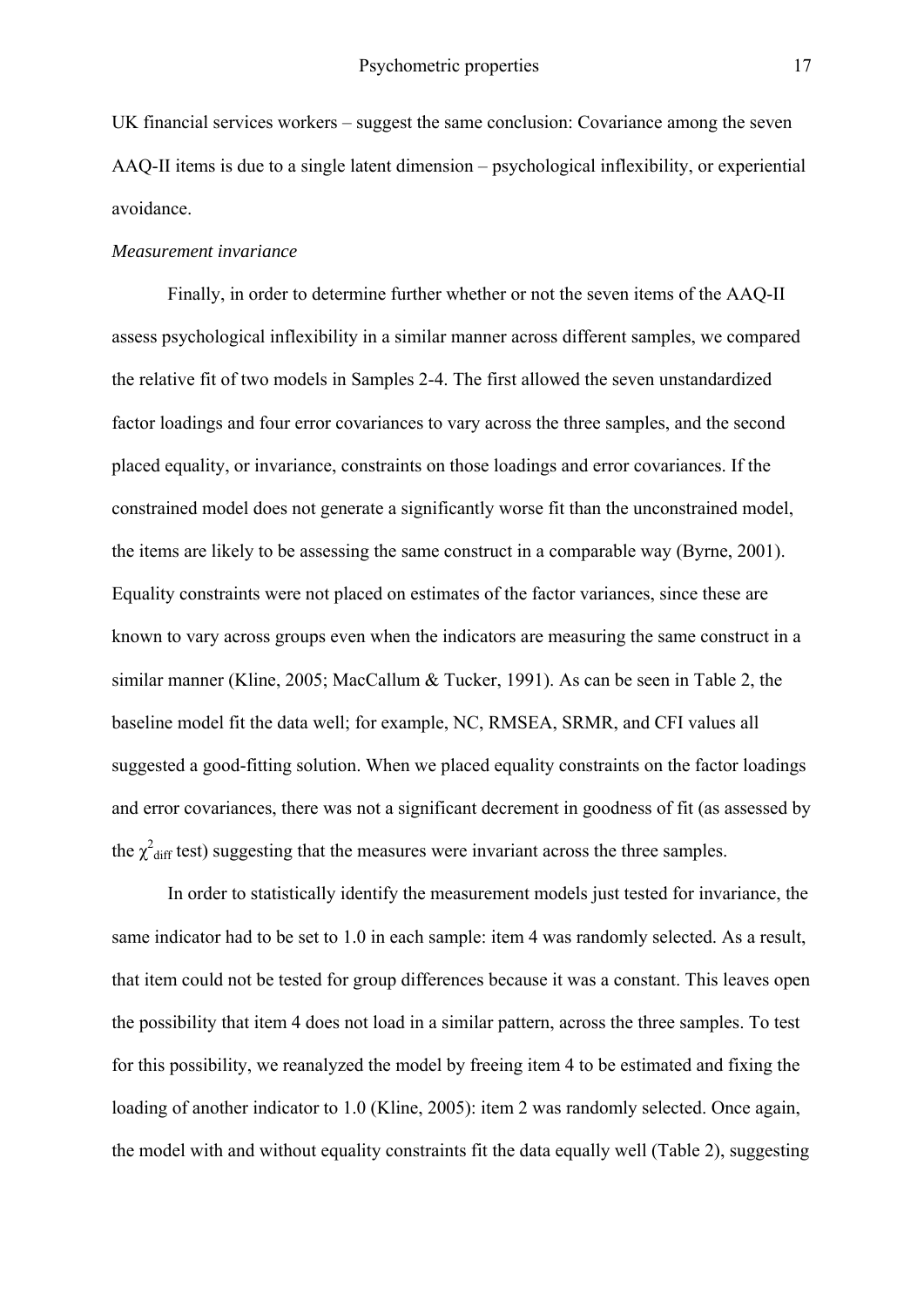that the seven AAQ-II items measure psychological inflexibility in a comparable manner in these three very different samples.

> Study 3: Concurrent, Predictive, Discriminant, Convergent, and Incremental Validities

The two previous studies provided support, across four samples, for the factorial validity and internal consistency of the AAQ-II; in addition, findings from Sample 4 showed good test-retest reliability for this measure. The next step in assessing the construct validity of the AAQ-II was to ensure that it correlated with theoretically expected outcomes (concurrent and predictive validity); that it was significantly related to similar constructs (convergent validity); that it was not strongly related to theoretically distinct constructs (i.e., discriminant validity); and that it demonstrated theoretical or practical utility above and beyond established measures of related constructs (incremental validity; Cronbach & Gleser, 1957).

Regarding concurrent and predictive validities, psychological inflexibility, or experiential avoidance, is purported to be an important determinant of psychological distress and behavioral ineffectiveness (Hayes et al., 1996; Hayes et al., 2006); thus, greater levels of inflexibility, indicated by higher AAQ-II scores, should be related to greater emotional distress (e.g., worse general mental health, as well as higher levels of depression, anxiety, and stress), and poorer life functioning (e.g., show more absences from work).<sup>2</sup>

Concerning convergent validity, higher scores on the AAQ-II should correlate with greater levels of thought suppression (e.g., the White Bear Suppression Inventory; Wegner & Zanakos, 1994), as thought suppression is one indicator of psychological inflexibility or

<sup>&</sup>lt;sup>2</sup> In order to minimize the length of the manuscript, other validity measures were eliminated from this report, including bankers' sales figures, learning achievement, job satisfaction, turnover intention, openness to experience, conscientiousness, extraversion, and agreeableness. Effects all fit well with the underlying theory, and findings are available from the corresponding author.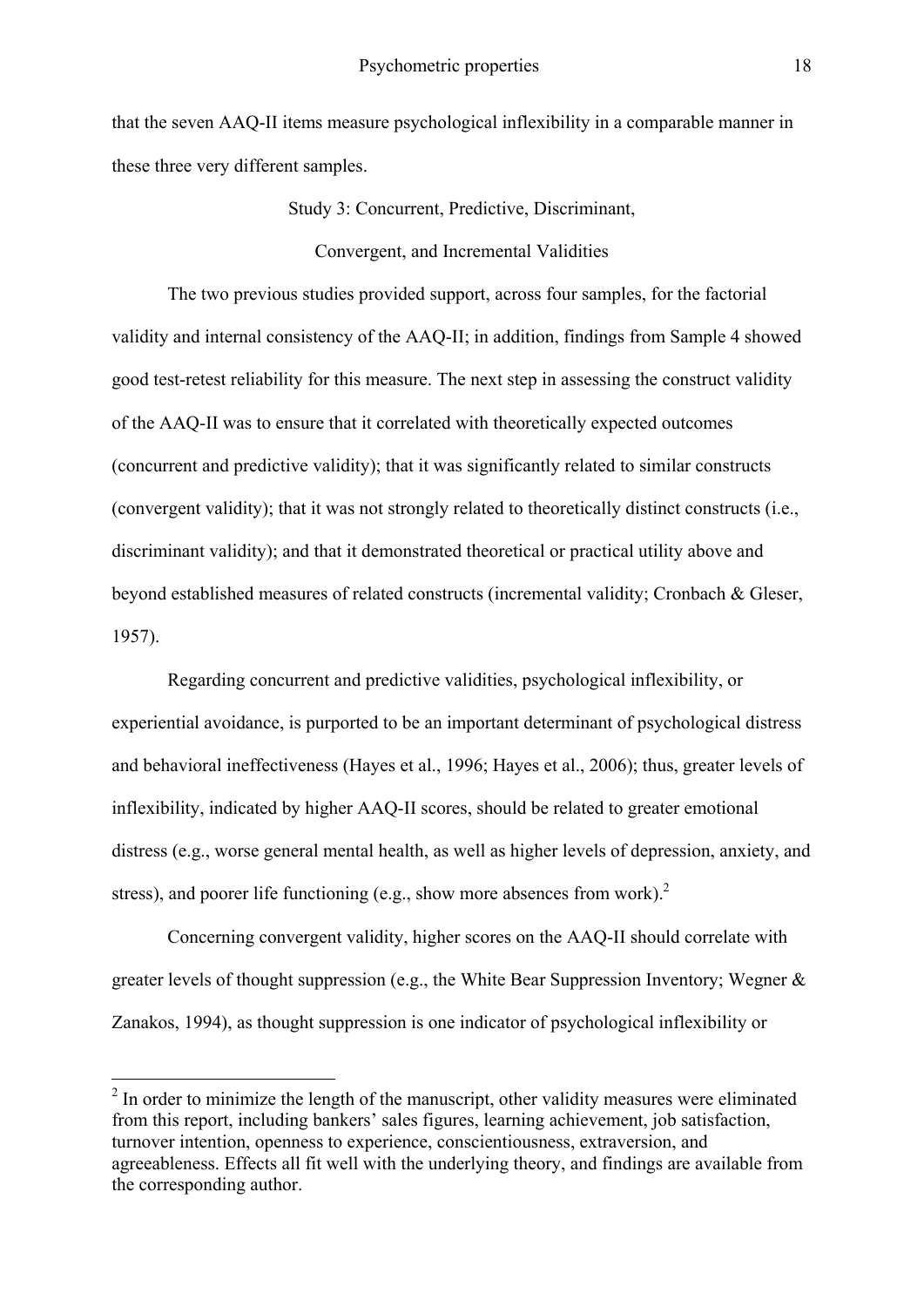experiential avoidance. Unlike thought suppression, however, psychological inflexibility can involve avoidance of all internal events, for example, emotions (e.g., "I'm afraid of my feelings"); thus, the relationship between the two measures should not be so strong as to suggest that they are assessing the same construct.

Finally, we examined whether or not psychological inflexibility was associated with social desirability. As we predicted that no such significant association would exist, this test served to examine the discriminant validity of the AAQ-II.

#### *Participants*

 All four samples described above comprised the participants of this study. To which, data from two additional samples were added: Sample 5 consisted of 872 employees of a financial services organization in the UK; fifty-eight percent of the respondents were female, their mean age was 35 (SD = 9.47), and 95% identified as white. Sample 6 consisted of 432 students from Northern Illinois University; they had a mean age of 19 years  $(SD = 2.63)$ , 100% were female, and 72% identified as white. All samples completed the AAQ-II, and with the exception of Sample 2, they completed at least one additional measure, but Sample 2 did provide data on the association between the AAQ-II and the demographic variables, age, gender and race.

#### *Measures*

Each of the following, well-validated, and widely used measures was used to assess the various forms of validity, just discussed: Beck Depression Inventory-Second Edition (BDI-II; Beck, Steer, & Brown, 1996), Beck Anxiety Inventory (BAI; Beck & Steer, 1990); Depression Anxiety Stress Scales (DASS; Lovibond & Lovibond, 1995); General Health Questionnaire-12 (GHQ; Goldberg, 1978); Global Severity Index of the Symptom Checklist-90-Revised (SCL-90-R-GSI; DeRogatis, 1992); White Bear Suppression Inventory (WBSI; Wegner & Zanakos, 1994); General Job Satisfaction scale (Hackman & Oldham, 1975); the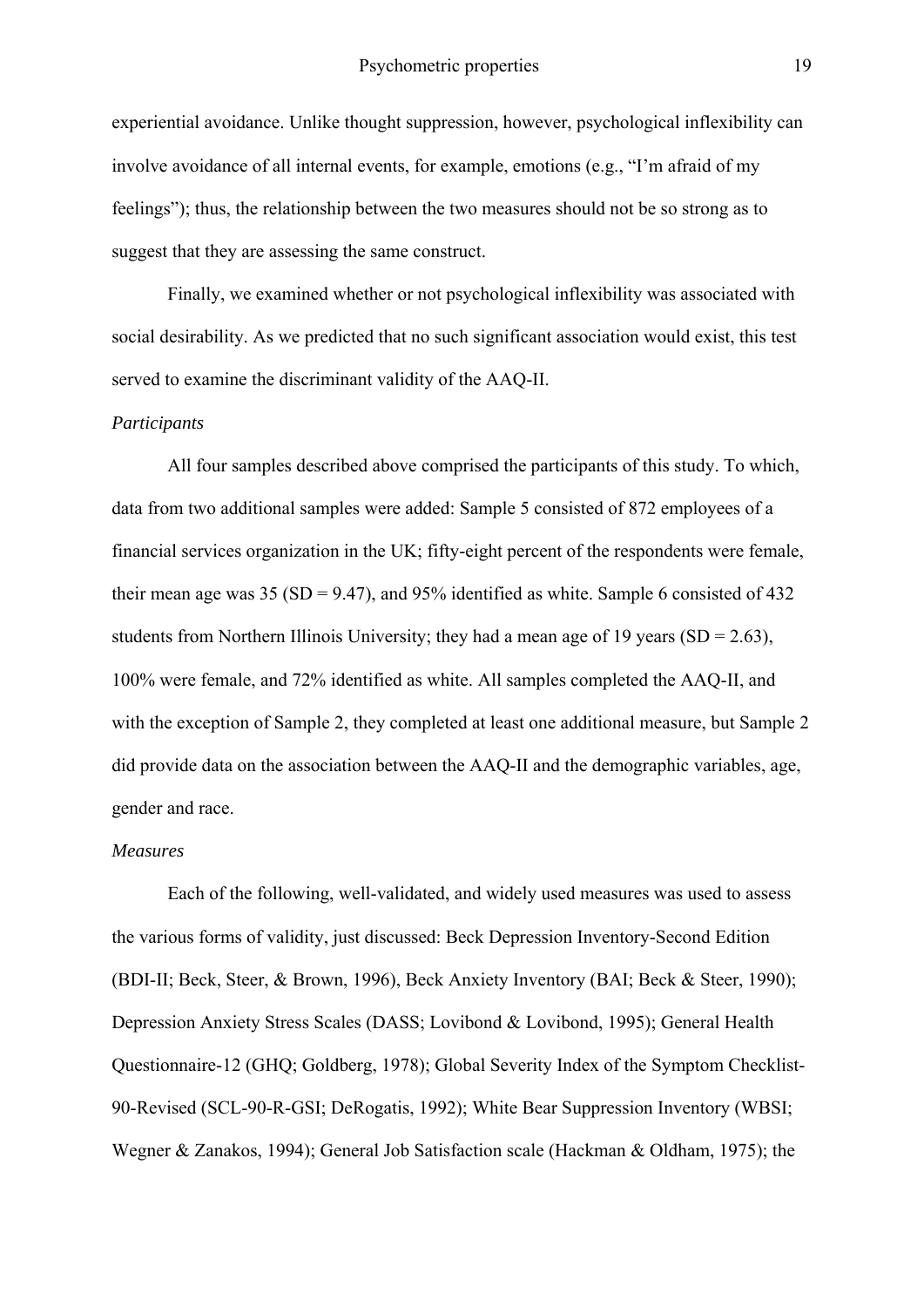number of occasions of full-day absences from work for each participant in a retail bank was obtained from that banks human resources department; and, the Marlowe-Crowne Social Desirability scale (Crowne & Marlowe, 1960).

# Results and Discussion

 As can be seen in Table 4, the results were consistent with our predictions. Higher levels of psychological inflexibility, or experiential avoidance, were concurrently associated with greater depressive symptoms (on both the BDI-II and the DASS), more anxiety-related symptoms (on the both the BAI and the DASS), more stress (on the DASS), and greater overall psychological ill-health (on both the GHQ and  $SCL-90-GSI$ )<sup>3</sup>. It is possible that these correlations are due to common method variance: the propensity to answer similarly to multiple scales even when there is no true correlation amongst their constructs (Campbell  $\&$ Fiske, 1959). This likelihood was first examined by considering the degree to which the AAQ-II was associated not just with other self-report measures but also with different behavior sets. In particular, we found that the population seeking treatment for substance misuse was more psychologically inflexible (Sample 3:  $M = 28.34$ , SD = 9.92) than the samples that did not have that behavioral status ( $M = 18.51$ ,  $SD = 7.05$ ). This difference was statistically significant ( $F(1,3282) = 362.21$ ,  $p < .000$ ), with a very large effect size ( $d =$  $1.12$ <sup>4</sup>. This finding indicates that the AAQ-II yields substantially different scores in groups of people who are engaged in very different behaviors, which undermines common method variance as an explanation for its predictive validity.

<sup>&</sup>lt;sup>3</sup> As can be seen in Table 4, all of these correlations are nearly identical to those that result from an AAQ that includes all of the 10 items listed in Table 1. This indicates that the three positively worded items are redundant in terms of criterion-related and predictive validities; this further supports the decision to omit them from the AAQ-II.

<sup>&</sup>lt;sup>4</sup> Consistent with the findings shown in Table 4, this effect size is very similar to the one that results when these two groups are compared against an AAQ that includes the 10 items that are listed in Table 1 (i.e.,  $d = 1.18$ ).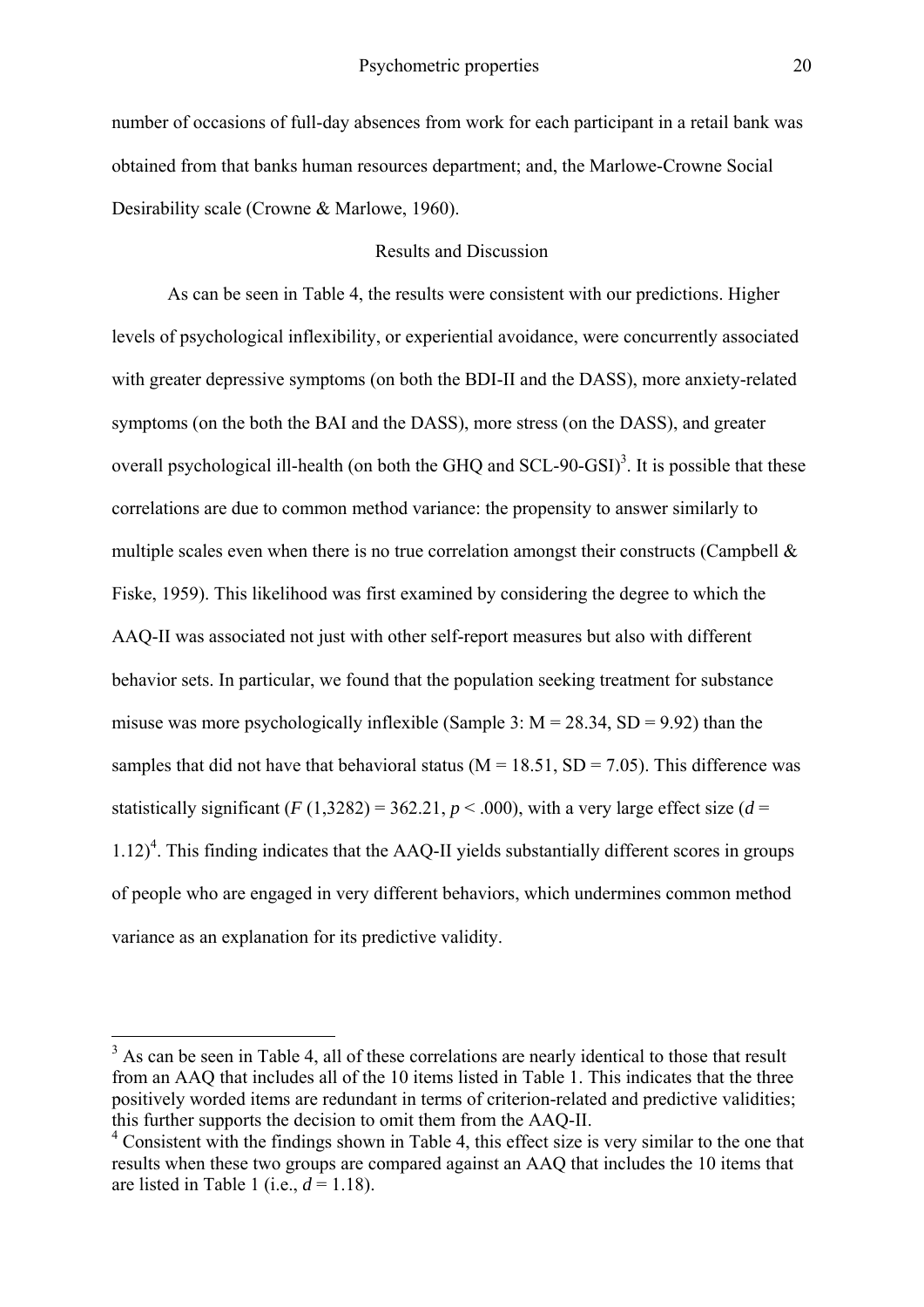Further challenging such an explanation are findings (seen in Table 4) that greater levels of inflexibility were associated both with greater psychological distress (GHQ) oneyear later, and more occasions of full-day work absence over the following year (taken from absentee records, not participant self report). Because the AAQ-II can longitudinally predict both a self-report measure, and an objectively measured variable, it is once again unlikely that common method variance is the primary reason why correlations are seen between it and other measures.

 As can be seen in Table 4, the associations between the AAQ-II and the BDI-II were the strongest convergent and predictive relationships ( $r = .71$  and .70 in Samples 1 and 3, respectively). (This is similar to findings for the AAQ-I (Hayes et al., 2006)). These correlation coefficients are not so high as to suggest that these measures are assessing the same construct (Nunnally & Bernstein, 1994), but in order directly to test the hypothesis that the AAQ-II and BDI-II are measuring separate constructs, we conducted a confirmatory factor analysis [using AMOS 5.0 (Arbuckle, 2003)] following procedures outlined by Kline (2005). As can be seen in Table 5, for both Samples 1 and 3, the model specifying the AAQ-II and the BDI-II as representing different latent variables had a significantly better fit than the one specifying both latent variables as the same construct. For both samples, treating the constructs as distinct provided an adequate fit to the data (e.g., Sample 1: RMSEA = .07,  $SRMR = .07$ ; Sample 3: RMSEA = .06; SRMR = .07), while treating them as a single construct did not produce a good fit (e.g., Sample 1: RMSEA = .10, SRMR = .32; Sample 3:  $RMSEA = .10, SRMR = .31$ .

 Regarding convergent validity, the AAQ-II was, as hypothesized, positively correlated with the WBSI in three samples (Table 4), thus providing evidence for this type of validity. The AAQ-II was not significantly associated with social desirability. This provides evidence for discriminant validity, as it suggests that participants' responses to the AAQ-II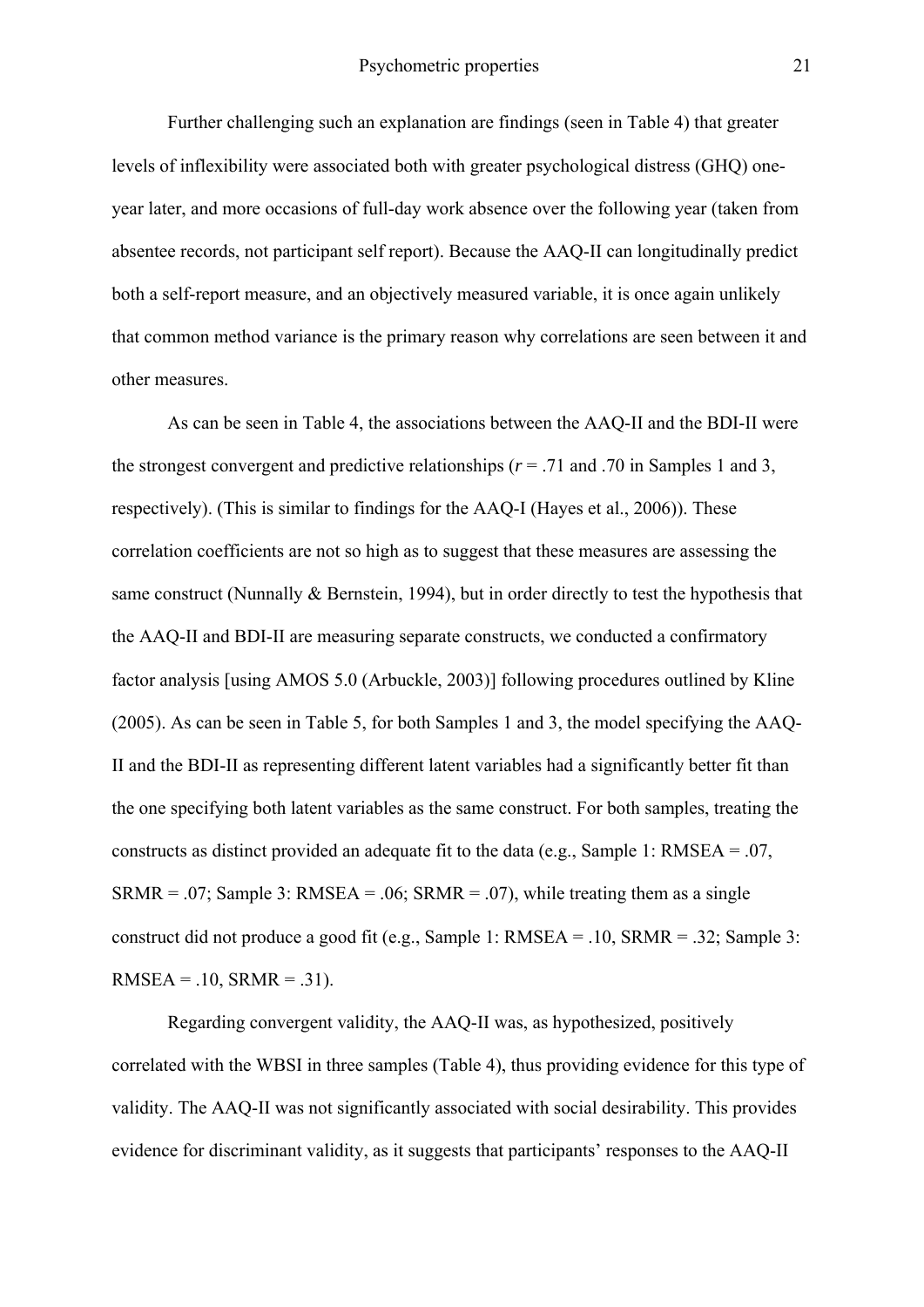were not influenced by any need that they had to react in a culturally appropriate and acceptable manner (Nunnally & Bernstein, 1994).

The AAQ-II was not designed as a tool for diagnosing mental disorders. Measures that are intended for such use (e.g., the BDI-II and GHQ) are necessarily based upon the symptoms that define that disorder; whereas, the AAQ-II was designed to assess a specific model of psychopathology that emphasizes psychological inflexibility. Accordingly, this measure was not devised to establish a cut-off point at which people are likely to meet the criteria for a diagnosable psychiatric disorder. Nevertheless, we were able to identify a range of AAQ-II scores that is associated with the cut-off points of three measures of psychopathology. To do this, we inserted the relevant values into a regression equation to find the AAQ-II score  $(Y')$  that is predicted by the cut-off score  $(X)$  of the BDI-II (using Sample 1), the GHQ-12 (using Samples 1, 4, and 5), and the GSI scale of the SCL-90-R (using Sample 1). As can be seen in Table 6, these cut-off values predicted AAQ-II scores that ranged from 24 to 28. Thus, scores in this range or above are associated with GHQ-12, BDI-II, and GSI values that indicate psychological distress. This range of 24-28 falls between the mean AAQ-II scores of the sample that is seeking treatment for substance misuse, 28.34, and the samples that are not, 18.51. Taken together, these findings present a consistent, albeit limited and preliminary, indication of which scores on the AAQ-II may indicate a clinically relevant level of distress.

The AAQ-II was not associated with age, gender or race (categorized as white or not white), across the diverse samples that assessed this demographic (Table 4). These concurrent, predictive and discriminant validity findings for the AAQ-II closely reflect those that were found for the AAQ-I (e.g., Hayes et al., 2004; Bond & Flaxman, 2006). This would be expected, as the AAQ-II is intended to assess the same construct, only more reliably. That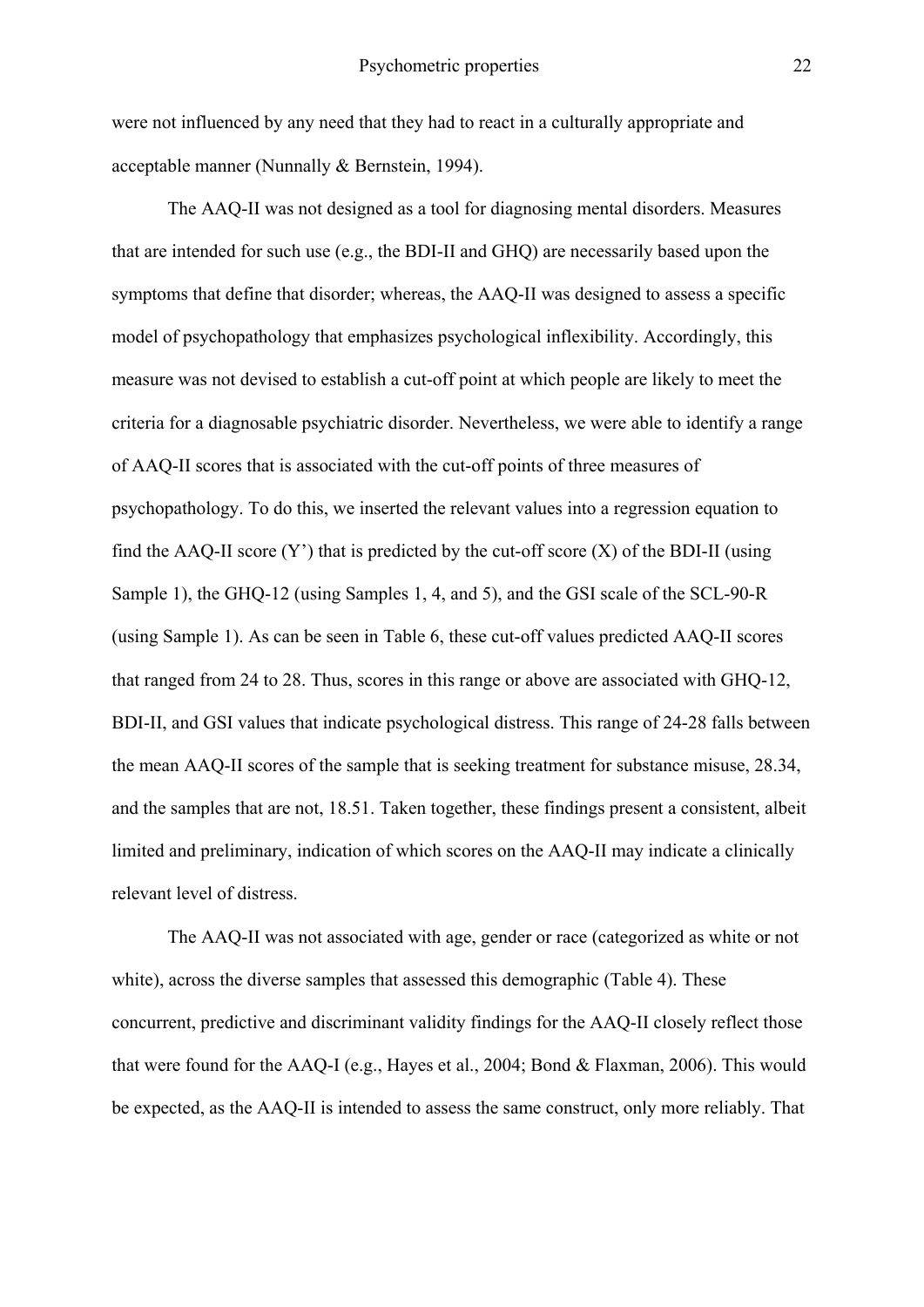it does so is more directly indicated by results from Sample 1, which show that the correlation between the AAQ-II and the AAQ-I was .97 (Table 4).

#### General Discussion

 The overall aim of this research was to begin examining the psychometric properties of a second version of the AAQ, and the results from these three studies, across six samples with a total of 2,816 participants, provide promising evidence as to the adequate structure, reliability, and validity of this measure. To elaborate, after ACT experts generated an AAQ-II item pool with good content validity, corrected item-total correlations and an exploratory factor analysis suggested a two factor solution for a 10-item scale. Notably, however, the second factor consisted of only the three positively worded items on the scale, thus, suggesting that the second factor resulted from a method effect and did not represent a second substantive dimension. Various tests comparing the internal and external validities of a seven and 10-item scale also led us to reject a two factor solution and so we did not retain the three items on the second factor. Thus, as hypothesized, and consistent with the AAQ-I, the AAQ-II appears to be a unidimensional measure that assesses the construct of psychological inflexibility, and results indicate that it does so in a comparable manner across very different samples.

 The primary, immediate need for the AAQ-II is that the AAQ-I shows insufficient levels of reliability in various populations. Findings from these studies indicate that the reliability of the AAQ-II is consistently above the AAQ-I, with a mean alpha coefficient across the six samples of .84 (.78 - .88), and the 3- and 12-month test-retest reliability is .81 and .79, respectively.

 In addition to its sound factor structure and good reliability, findings from these studies indicate that the AAQ-II is associated with variables to which it is theoretically tied. Specifically, higher levels of psychological inflexibility, as measured by the AAQ-II, are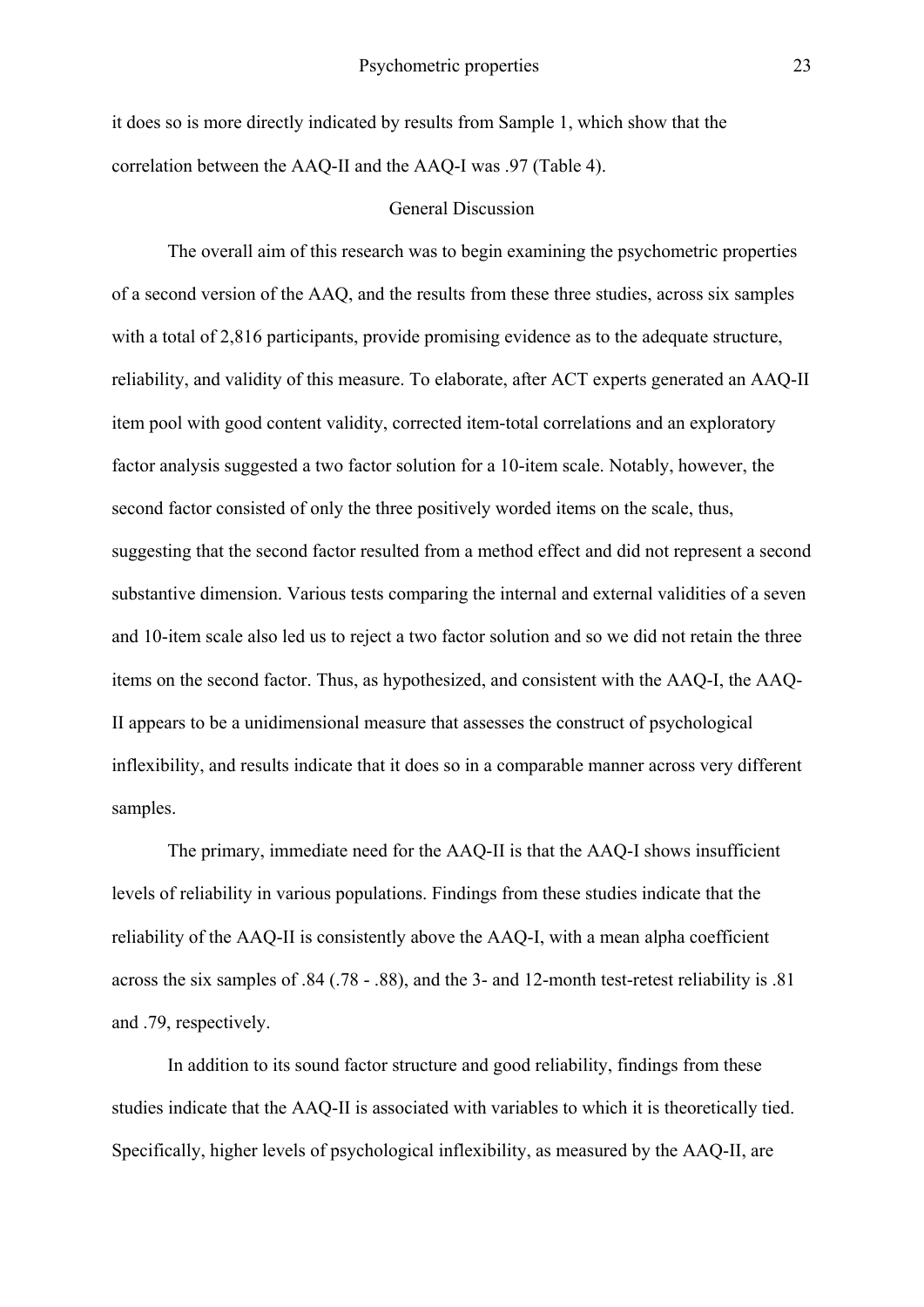related to greater levels of depression, anxiety, stress, and overall psychological distress. Beyond mere association, however, results indicate that higher levels of psychological inflexibility may serve as a risk factor for mental ill-health, as higher scores on the AAQ-II predicted, one year later, greater psychological distress. The AAQ-II is not just associated with other self-report measures, however. Findings show that it also longitudinally predicts occasions of workplace absence over a one year period. As predicted, psychological inflexibility, or experiential avoidance, was not significantly associated with social desirability.

The present studies provide preliminary evidence that the AAQ-II has psychometric properties that, in comparison to the AAQ-I, are stronger and more stable across different groups. Despite its variable internal consistency, the AAQ-I has performed very well in relation to its underlying theory (Chawla & Ostefin, 2007; Hayes et al., 2006); further research will be needed to more fully examine the psychometric properties and usefulness of this new version of the Acceptance and Action Questionnaire. The present data provide a strong beginning of that process.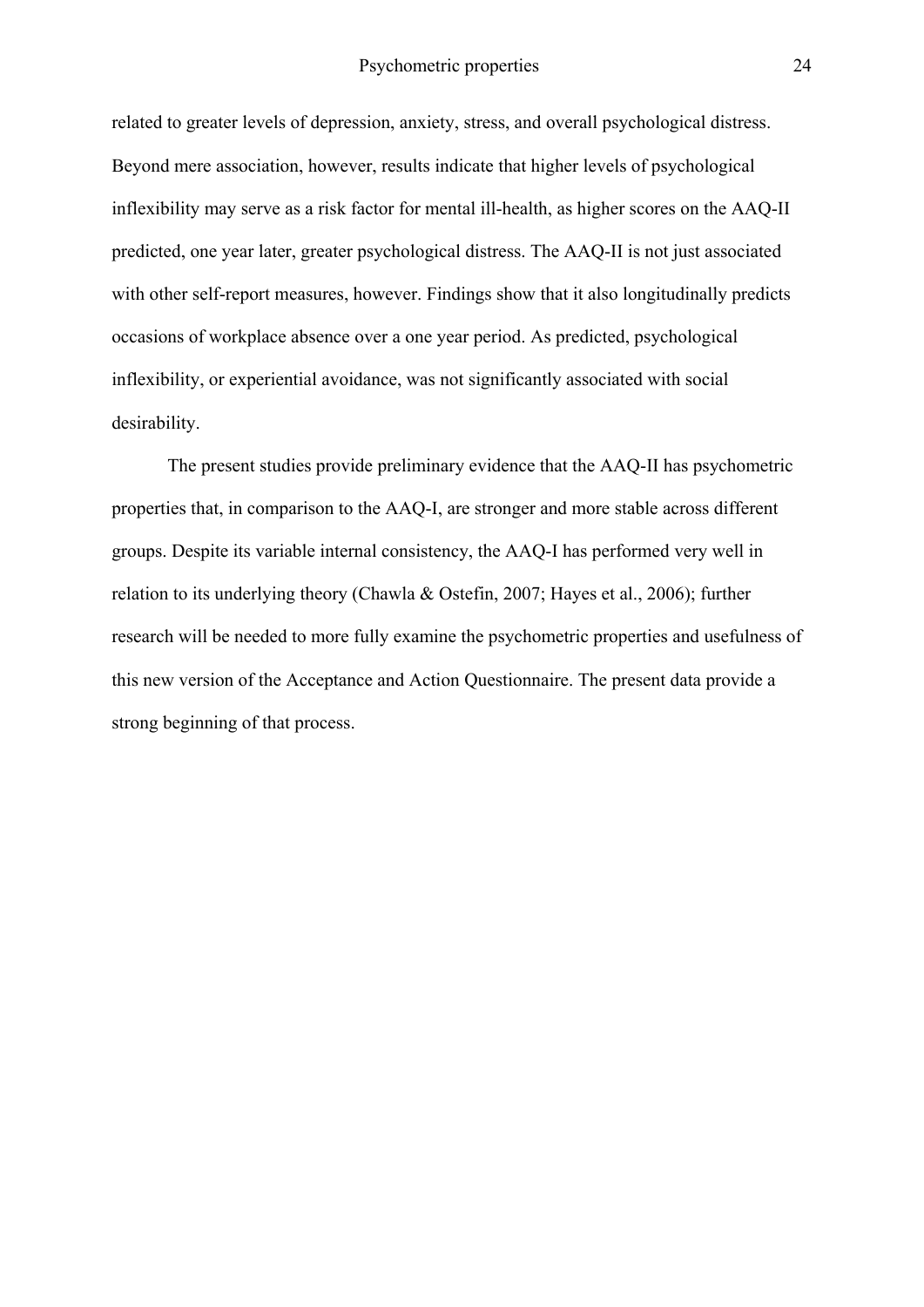#### References

Arbuckle, J. L. (2003). *Amos 5.0 update to the Amos user's guide*. Chicago: Small Waters.

- Baer, R. A. (2003). Mindfulness training as a clinical intervention: A conceptual and empirical review. *Clinical Psychology: Science and Practice, 10, 125-143.*
- Beck, A. T., Steer, R. A. & Brown, G. (1996). *Beck Depression Inventory II manual.* San Antonio, TX: The Psychological Corporation.
- Beck, A. T., & Steer, R. A. (1990). *Manual for the Beck Depression Inventory*. San Antonio, TX: Psychological Corporation.
- Berking, M., Neacsiu, A., Comtois, K. A., & Linehan, M. M. (2009). The impact of experiential avoidance on the reduction of depression in treatment for borderline personality disorder. *Behaviour Research and Therapy, 47,* 663-670.
- Bollen, K. A. (1989). *Structural equations with latent variables*. New York: Wiley
- Bond, F. W. & Bunce, D. (2000). Mediators of change in emotion-focused and problemfocused worksite stress management interventions. *Journal of Occupational Health Psychology,5,* 156 – 163.
- Bond, F. W. & Bunce, D. (2003). The role of acceptance and job control in mental health, job satisfaction, and work performance. *Journal of Applied Psychology, 88,* 1057-1067.
- Bond, F. W. & Flaxman, P. E. (2006). The ability of psychological flexibility and job control to predict learning, job performance, and mental health. *Journal of Organizational Behavior Management, 26,* 113-130.
- Bond, F. W., Flaxman, P. E., & Bunce, D. (2008). The influence of psychological flexibility on work redesign: Mediated moderation of a work reorganization intervention. *Journal of Applied Psychology, 93,* 645-654.
- Bond, F. W., Flaxman, P. E., van Veldhoven, M. J. P.M., & Biron, M. (2010). The impact of psychological flexibility and acceptance and commitment therapy (ACT) on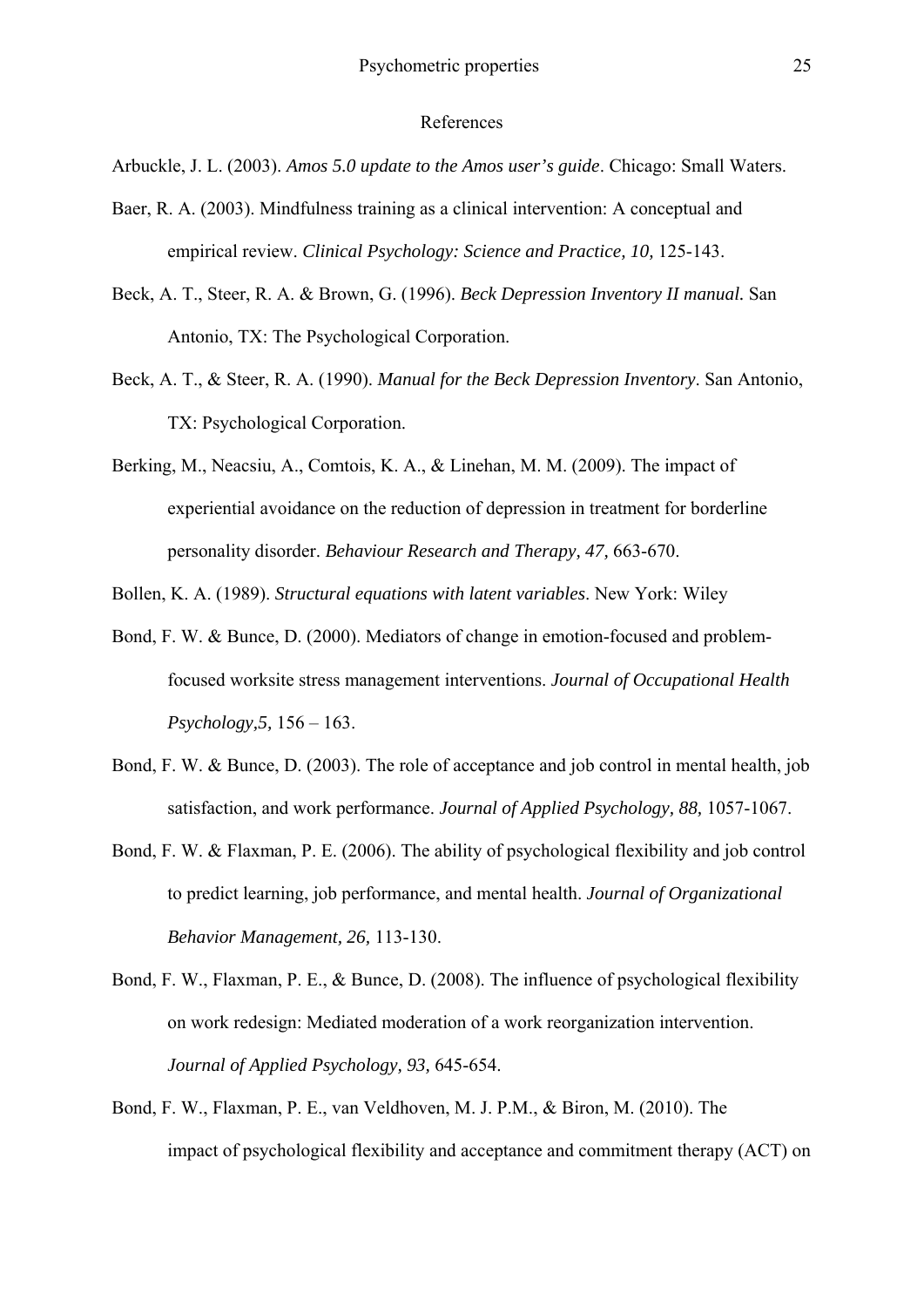health and productivity at work. In J. Houdmont & S. Leka (Eds.). Contemporary occupational health psychology: Global perspectives on research, education, and practice. Chichester: Wiley-Blackwell.

- Bond, F. W., Hayes, S. C., & Barnes-Holmes, D. (2006). Psychological Flexibility, ACT and organizational behavior. In S. C. Hayes, F. W. Bond, D. Barnes-Holmes, & J. Austin (Eds.), *Acceptance and mindfulness at work* (pp. 25-54). Binghamton, NY: The Haworth Press.
- Brown, T. A. (2003). Confirmatory factor analysis of the Penn State Worry Questionnaire: Multiple factors or method effects. *Behavior Research and Therapy, 41,* 1411-1426.
- Brown, R. A., Lejuez, C. W., Kahler, C. W., & Strong, D. R. (2002). Distress tolerance and duration of past smoking cessation attempts. *Journal of Abnormal Psychology, 111*(1), 180-185.
- Byrne, B. M. (2001). *Structural equation modeling with Amos: Basic concepts, applications and programming*. Mahwah, NJ: Erlbaum.
- Byrne, B. M., Shavelson, R. J., & Muthen, B. (1989). Testing for the equivalence of factor covariance and mean structures: The issue of partial invariance. *Psychological Bulletin, 105,* 456-466.
- Campbell, D. T., & Fiske, D. (1959). Convergent and discriminant validation by the multitrait–multimethod matrix. *Psychological Bulletin, 56,* 81–105.
- Chawla, N. & Ostafin, B. (2007). Experiential avoidance as a functional dimensional approach to psychopathology: An empirical review. *Journal of Clinical Psychology, 63,* 871-890.
- Clark, L. A. & Watson, D. (1995). Constructing validity: Basic issues in objective scale development. *Psychological Assessment, 7*, 309-319.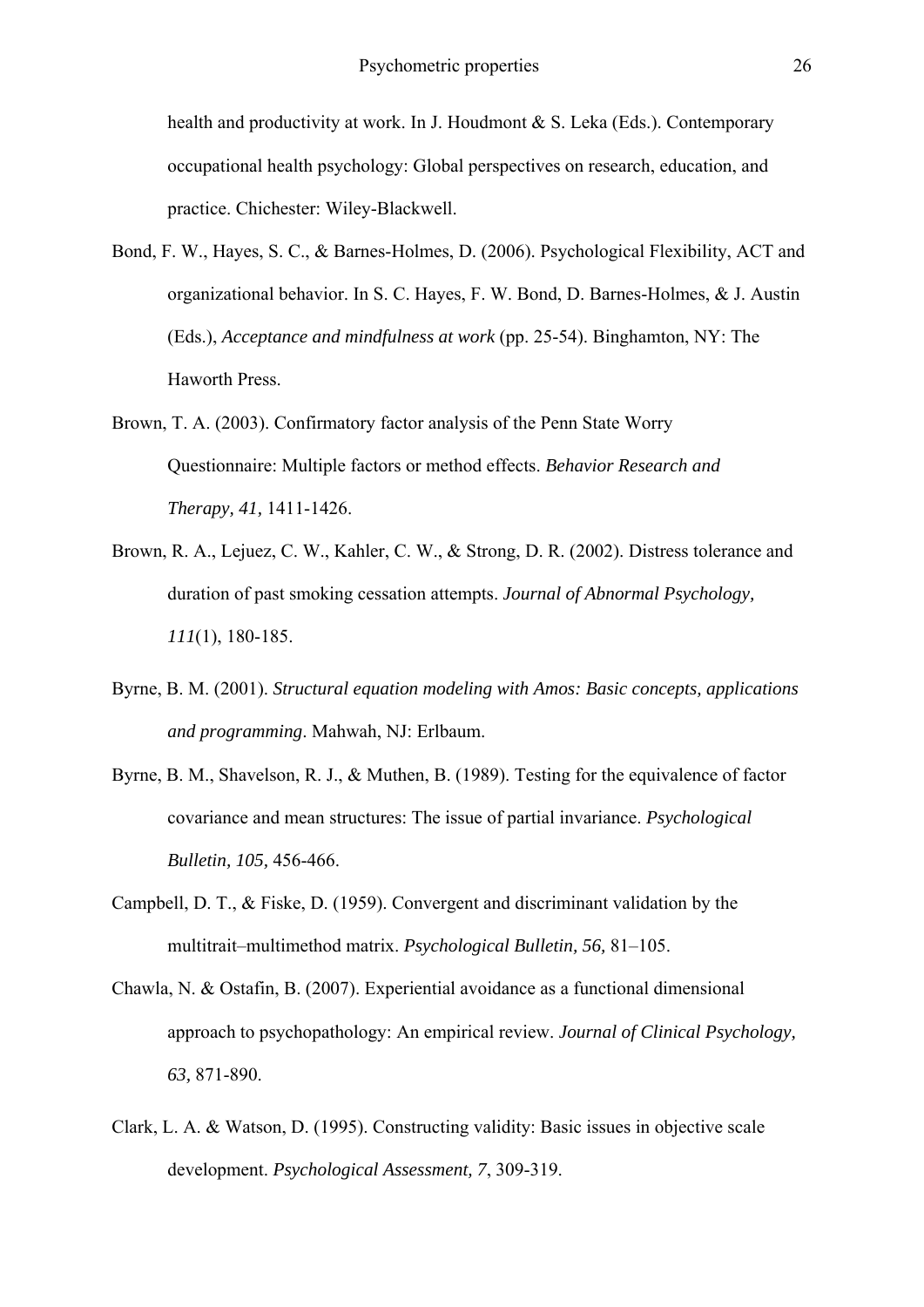- Cohen, J. (1988). *Statistical power analysis for the behavioral sciences.* Hillsdale, NJ: Erlbaum.
- Credé, M., Chernyshenko, O.S., Bagraim, J., & Sully, M. (2009). Contextual performance and the job satisfaction-dissatisfaction distinction: Examining artifacts and utility. Human Performance, 22, 246-272.
- Cronbach, L. J., & Gleser, G. C. (1957). *Psychological tests and personnel decisions.*  Urbana: University of Illinois Press.
- Crowne, D. P. & Marlowe, D. (1960). A new scale of social desirability independent of psychopathology. *Journal of Consulting Psychology, 24,* 349-354.
- DeRogatis, L. R. (1992). *The SCL-90-R: Administration scoring and procedure manual II*. Baltimore, MD: Clinical Psychometric Research.
- Ferguson, E. & Cox, T. Exploratory factor analysis: A users' guide. *International Journal of Selection and Assessment, 1,* 84-94.
- Flaxman, P. E., & Bond, F. W. (2010). A randomised worksite comparison of acceptance commitment therapy and stress inoculation training. *Behaviour Research and Therapy, 48,* 816-820.
- Floyd, F.J., & Widaman, K.F. (1995). Factor Analysis in the Development and Refinement of Clinical Assessment Instruments. *Psychological Assessment, 7,* 3, 286-299.
- Gifford, E. V., Kohlenberg, B. S., Hayes, S. C., Antonuccio, D. O., Piasecki, M. M., Rasmussen-Hall, M. L., & Palm, K. M. (2004). Applying a functional acceptance based model to smoking cessation: An initial trial of Acceptance and Commitment Therapy. *Behavior Therapy, 35*, 689-705.
- Goldberg, D. (1978). *Manual of the General Health Questionnaire.* Windsor, England: National Foundation for Educational Research.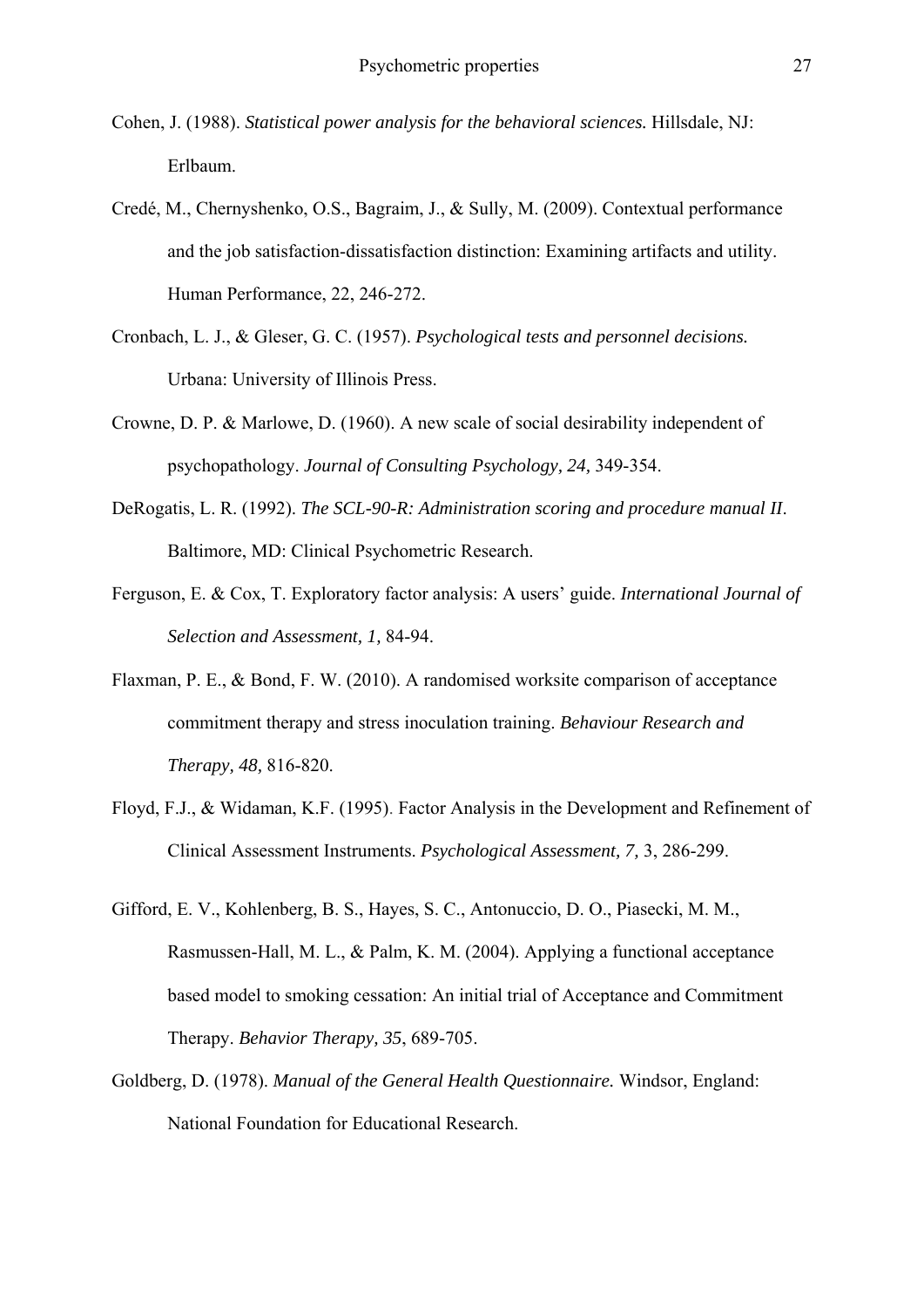- Gregg, J. A., Callaghan, G. M., Hayes, S. C., & Glenn-Lawson, J. L. (2007). Improving diabetes self-management through acceptance, mindfulness, and values: A randomized controlled trial. *Journal of Consulting and Clinical Psychology, 75*(2), 336-343.
- Hackman, J. R., & Oldham, G. R. (1975). Development of the Job Diagnostic Survey. *Journal of Applied Psychology, 60,* 159–170.
- Hayes, S. C., Luoma, J. B., Bond, F. W., Masuda, A., & Lillis, J. (2006). Acceptance and commitment therapy: Model, processes and outcomes. *Behavior Research and Therapy, 44,* 1 – 25.
- Hayes, S. C., Strosahl, K., & Wilson, K. G. (in press). *Acceptance and Commitment Therapy: An experiential approach to behavior change*. New York: Guilford Press.
- Hayes, S. C., Strosahl, K. D., Wilson, K. G., Bissett, R. T., Pistorello, J., Toarmino, D., Polusny, M., A., Dykstra, T. A., Batten, S. V., Bergan, J., Stewart, S. H., Zvolensky, M. J., Eifert, G. H., Bond, F. W., Forsyth J. P., Karekla, M., & McCurry, S. M. (2004). Measuring experiential avoidance: A preliminary test of a working model. *The Psychological Record, 54,* 553-578.
- Hayes, S. C., Wilson, K. G., Gifford, E. V., Follette, V. M., & Strosahl, K. (1996). Experiential avoidance and behavioral disorders: A functional dimensional approach to diagnosis and treatment. *Journal of Consulting and Clinical Psychology, 64(6),* 1152-1168.
- Horn, J. (1965). A rationale and test for the number of factors in factor analysis. *Psychometricka, 30,* 179-185.
- Hu, L. T., & Bentler, P. M. (1998). Fit indices in covariance structure modeling: Sensitivity to underparameterized model misspecification. *Psychological Methods,3,* 424 – 453.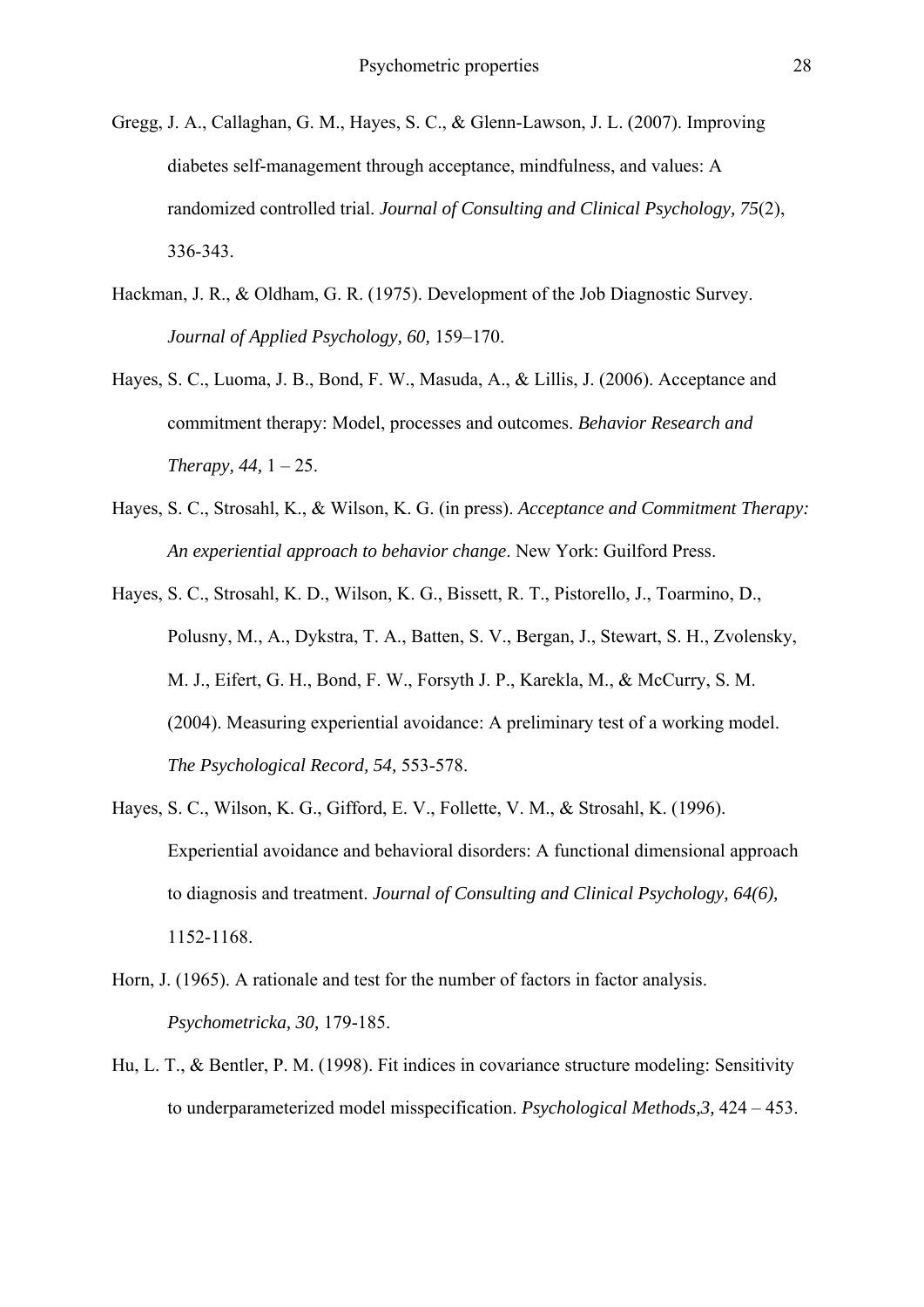- Kashdan, T. B., Barrios, V., Forsyth, J. P., & Steger, M. F. (2006). Experiential avoidance as a generalized psychological vulnerability: Comparisons with coping and emotion regulation strategies. *Behavior Research and Therapy, 9,* 1301-1320.
- Kline, R. B. (2005). *Principles and practice of structural equation modeling* (2<sup>nd</sup> ed.). New York: Guilford.
- Lillis, J., & Hayes, S. C. (2008). Measuring avoidance and inflexibility in weight related problems. *International Journal of Behavioral Consultation and Therapy, 4,* 372-378.
- Linehan, M. M. (1993). *Cognitive behavioral treatment of borderline personality disorder*. New York: Guilford Press.
- Lovibond, P. F., & Lovibond, S. H. (1995). The structure of negative emotional states: Comparison of the Depression Anxiety Stress Scales (DASS) with the Beck Depression and Anxiety Inventories. *Behavior Research and Therapy, 33,* 335–343.
- Lundgren, T., Dahl, J., & Hayes, S. C. (2008). Evaluation of mediators of change in the treatment of epilepsy with Acceptance and Commitment Therapy. *Journal of Behavior Medicine, 31*, 225-235.
- MacCallum, R. C., & Tucker, L. R (1991). Representing sources of error in the common factor model: Implications for theory and practice. *Psychological Bulletin*, *109*, 502- 511
- Marsh, H. W. (1986). The bias of negatively worded items in rating scales for young children: A cognitive-developmental phenomenon. *Developmental Psychology, 22,* 37-49.
- Masuda, A., Hayes, S. C., Fletcher, L. B., Seignourel, P. J., Bunting, K., Herbst, S. A., Twohig, M. P., & Lillis, J. (2007). The impact of Acceptance and Commitment Therapy versus education on stigma toward people with psychological disorders. *Behavior Research and Therapy, 45,* 2764-2772.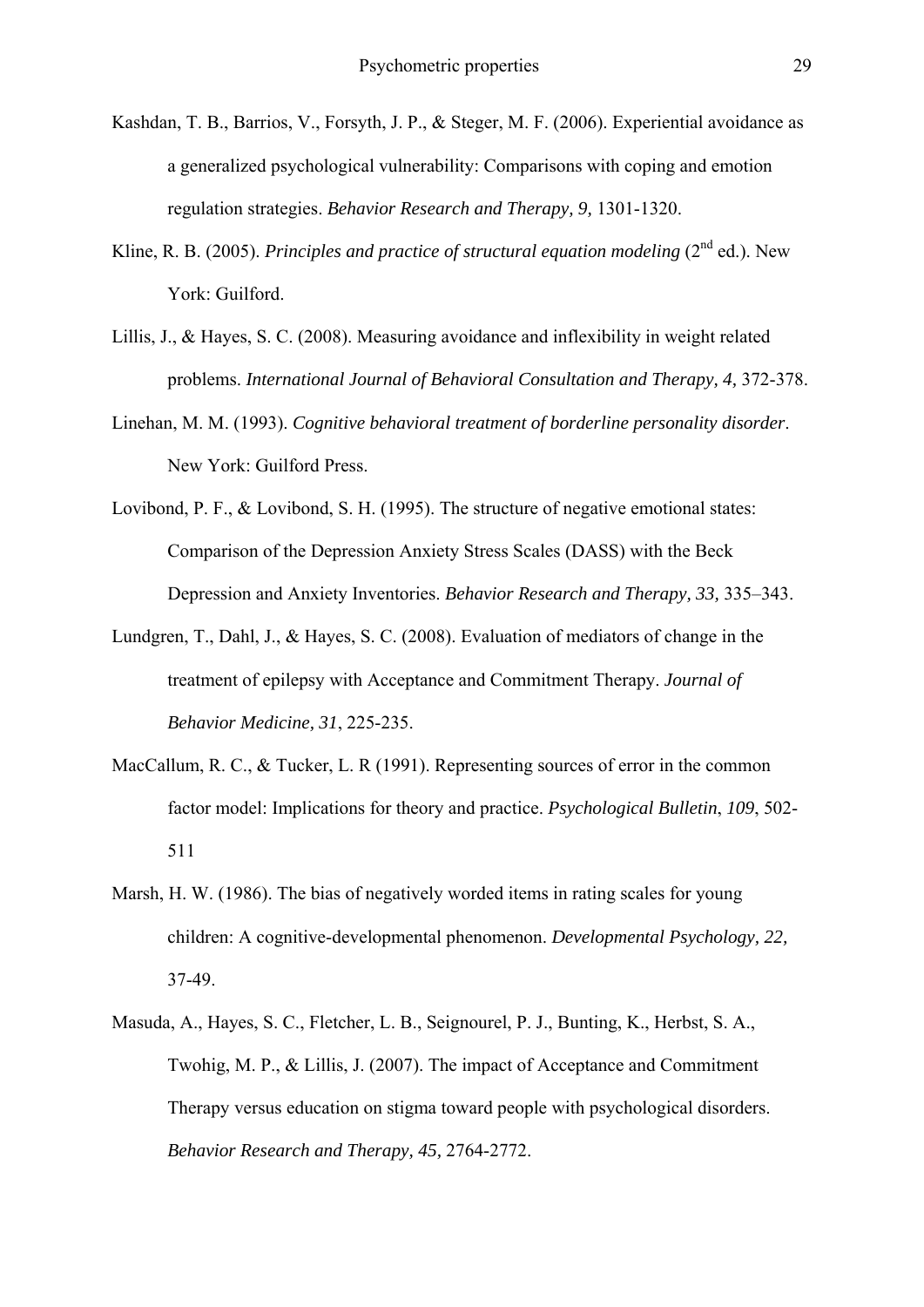- McCracken, L. M. (1998). Learning to live with the pain: acceptance of pain predicts adjustment in persons with chronic pain. *Pain, 74,* 21-27.
- McCracken, L. M., Vowles, K. E., & Eccleston, C. (2004). Acceptance of chronic pain: Component analysis and a revised assessment method. *Pain, 107,* 159-166.
- Muthen, B. & Kaplan, D. (1985). A comparison of some methodologies for the factor analysis of non-normal Likert variables. *British Journal of Mathematical and Statistical Psychology, 38,* 171-189.
- Nunnally, J. C. (1978). *Psychometric theory* (*2nd ed.)*. New York: McGraw-Hill.
- Nunnally, J. C. & Bernstein, I. H. (1994). *Psychometric theory (3rd ed.)*. New York: McGraw-Hill.
- Office for National Statistics (2001). Graduation rates from first university degrees: EU comparison. Her Majesty's Stationary Office: London.
- Reise, S. P., Morizot, J., & Hays, R. (2007). The role of the bifactor model in resolving dimensionality issues in health outcomes measures. *Quality of Life Research, 16,* 19– 31.
- Robins, R. W., Fraley, R. C., & Kruger, R. F. (2007) (Eds.). *Handbook of Research Methods in Personality Psychology*. Guilford Press.
- Rüsch, N., Schiel, S., Corrigan, P.W., Leihener, F., Jacob, G.A., Olschewski, M., Lieb, K. & Bohus, M. (2008). Predictors of dropout from inpatient dialectical behavior therapy among women with borderline personality disorder. *Journal of Behavior Therapy and Experimental Psychiatry, 39,* 497-503.
- Schmitz, N., Kruse, J., Heckrath, C., Alberti, L., & Tress, W. (1999). Diagnosing mental disorders in primary care: the General Health Questionnaire (GHQ) and the Symptom Check List (SCL-90-R) as screening instruments. *Social Psychiatry and Psychiatric Epidemiology, 34,* 360-366.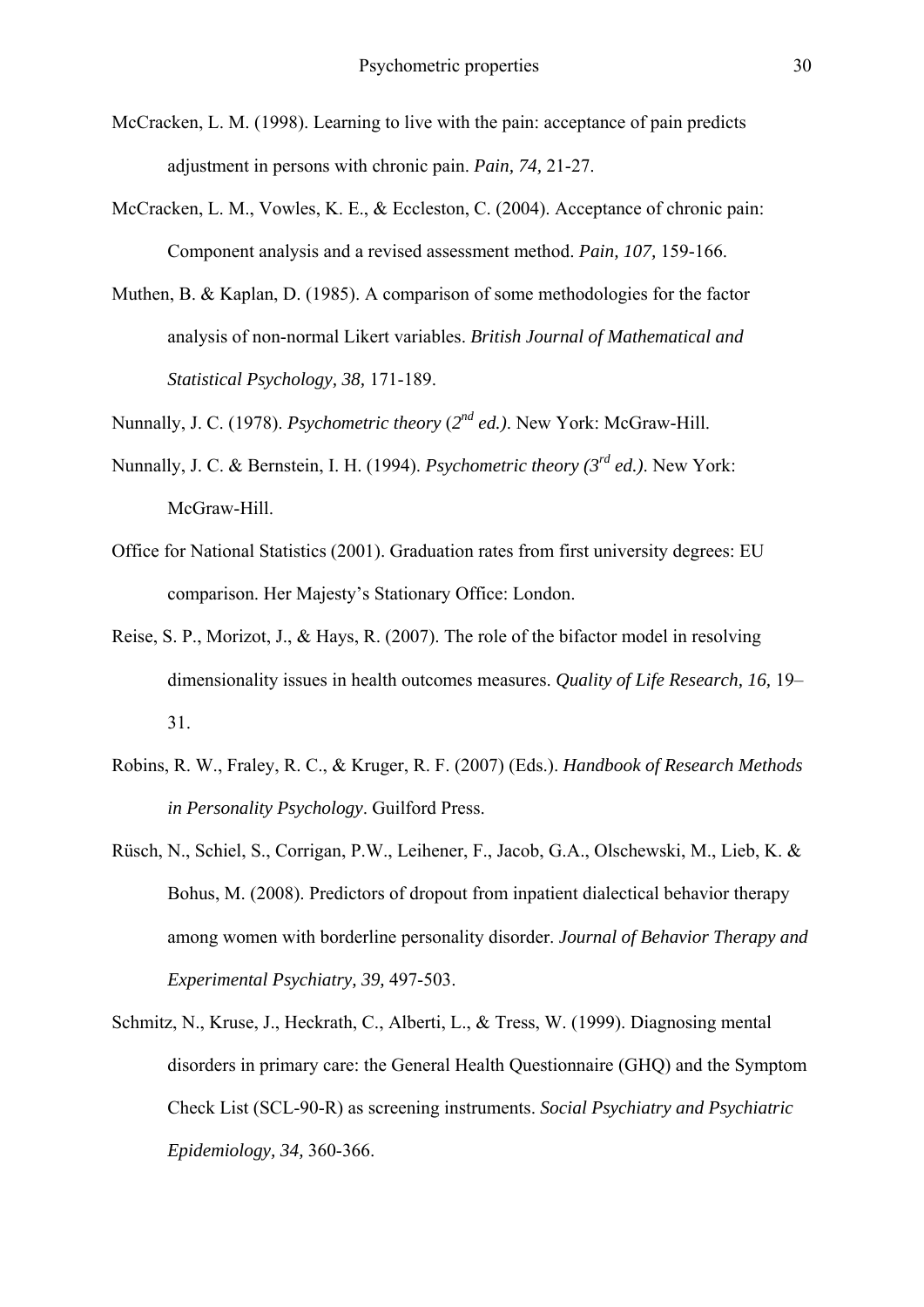- Schmidt, N. B., Richey, J. A., Cromer, K. R., & Buckner, J. D. (2007). Discomfort intolerance: Evaluation of a potential risk factor for anxiety psychopathology. *Behavior Therapy, 38,* 247-255
- Segal, Z. V., Williams, J. M. G., & Teasdale, J. T. (2001). *Mindfulness-Based Cognitive Therapy for depression: A new approach to preventing relapse*. New York: Guilford Press.
- Shawyer, F., Ratcliff, K., Mackinnon, A., Farhall, J., Hayes, S. C., & Copolov, D. (2007). The Voices Acceptance and Action scale (VASS). Pilot data. *Journal of Clinical Psychology, 63,* 593-606.
- Wegner, D. M., & Zanakos, S. (1994). Chronic thought suppression. *Journal of Personality, 62,* 615-640.
- Wells, A. (2000). Emotional disorders and metacognition: Innovative cognitive therapy. Chichester, UK: Wiley.
- Wenzlaff, R. M., & Wegner, D. M. (2000). Thought suppression. *Annual Review of Psychology, 51*, 59-91.
- Westin, V., Andersson, G., & Hayes, S. C. (2008). Is it the sound or your relationship to it? The role of acceptance in predicting tinnitus impact. *Behaviour Research and Therapy, 46,* 1259- 1265*.*
- Zwick, W. & Velicer, W. (1986). Comparison of five rules for determining the number of components to retain. *Psychological Bulletin, 99,* 432-442.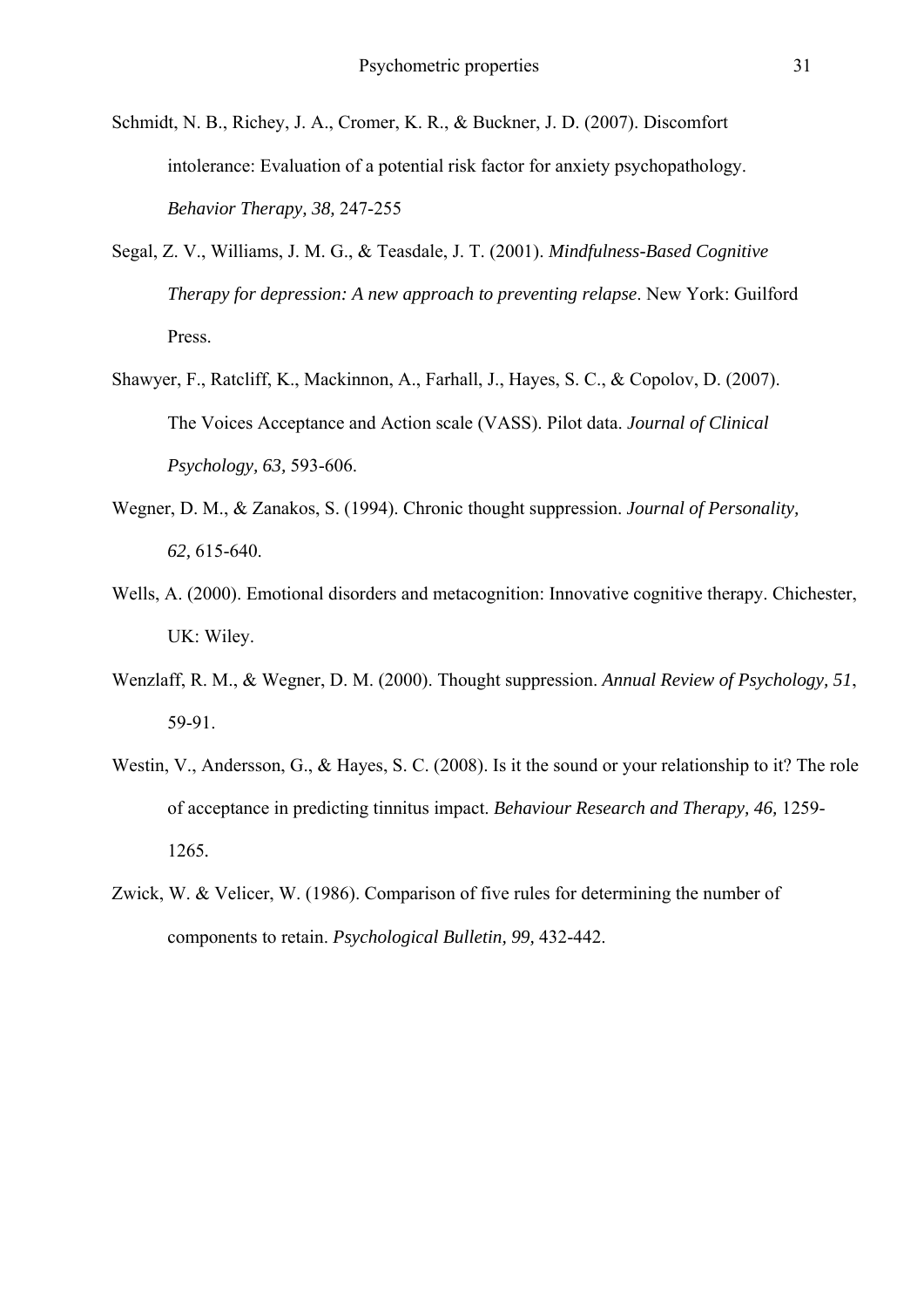## Author note

Authorship order was alphabetically determined for Kenneth M. Carpenter, Nigel Guenole, Holly K. Orcutt, Tom Waltz, and Robert D. Zettle.

We should like to thank the following people for their important contribution to this research: Laura Curtiss, Eric J. Fox, Magda Kulesza, Susan M. Orsillo, Lizabeth Roemer, and Kelly G. Wilson.

Correspondence concerning this article should be sent to Frank W. Bond, PhD, Department of Psychology, Goldsmiths, University of London, New Cross, London SE14 6NW, United Kingdom. Email: F.Bond@gold.ac.uk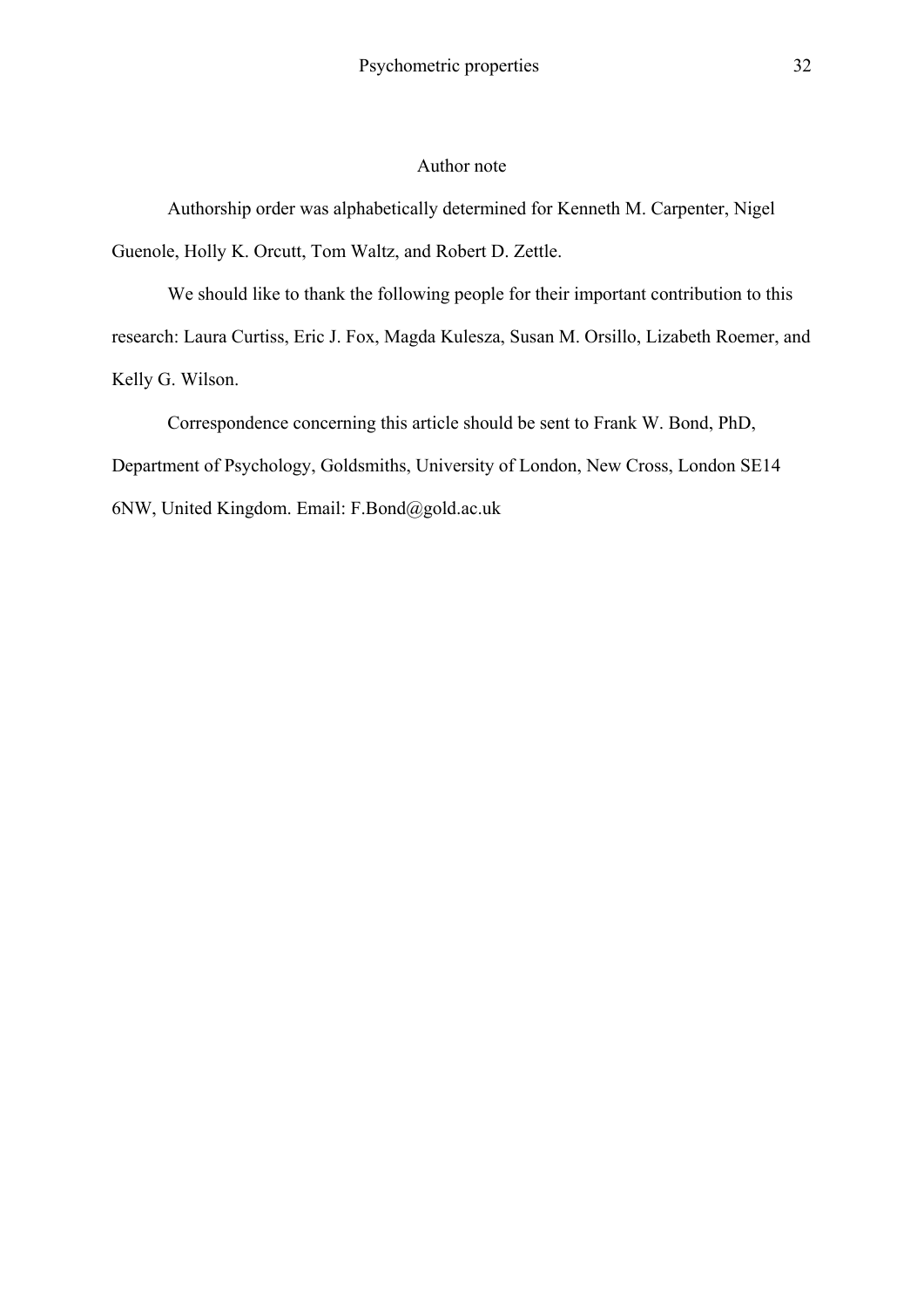*Factor loadings from principal axis factoring, means, standard deviations, and alpha* 

*levels (N = 206)* 

|                             |                                                                                                       | Two factor solution |          | One factor Solution |
|-----------------------------|-------------------------------------------------------------------------------------------------------|---------------------|----------|---------------------|
|                             | AAQ-II item                                                                                           | Factor 1            | Factor 2 |                     |
|                             | 1. It's OK if I remember something<br>unpleasant. $(R)$                                               | .18                 | .34      |                     |
| 2.                          | My painful experiences and<br>memories make it difficult for me<br>to live a life that I would value. | .61                 | .14      | .70                 |
|                             | 3. I'm afraid of my feelings.                                                                         | .75                 | $-.05$   | .70                 |
|                             | 4. I worry about not being able to<br>control my worries and feelings.                                | .72                 | $-.03$   | .71                 |
| 5.                          | My painful memories prevent me<br>from having a fulfilling life.                                      | .77                 | .09      | .82                 |
| 6.                          | I am in control of my life. (R)                                                                       | .25                 | .40      |                     |
|                             | 7. Emotions cause problems in my<br>life.                                                             | .89                 | $-16$    | .79                 |
|                             | 8. It seems like most people are<br>handling their lives better than I<br>am.                         | .55                 | .17      | .65                 |
|                             | 9. Worries get in the way of my<br>success.                                                           | .42                 | .29      | .59                 |
|                             | 10. My thoughts and feelings do not<br>get in the way of how I want to<br>live my life. $(R)$         | $-.07$              | .69      |                     |
|                             | % explained variance                                                                                  | 41.47               | 4.94     | 50.68               |
|                             | Scale mean                                                                                            |                     | 30.69    | 21.41               |
|                             | Scale SD                                                                                              | 9.91                |          | 7.97                |
| Coefficient alpha for scale |                                                                                                       |                     | .87      | .88                 |

*Note*. Coefficients in bold load onto the corresponding factor;  $R =$  item reversed for

scoring purposes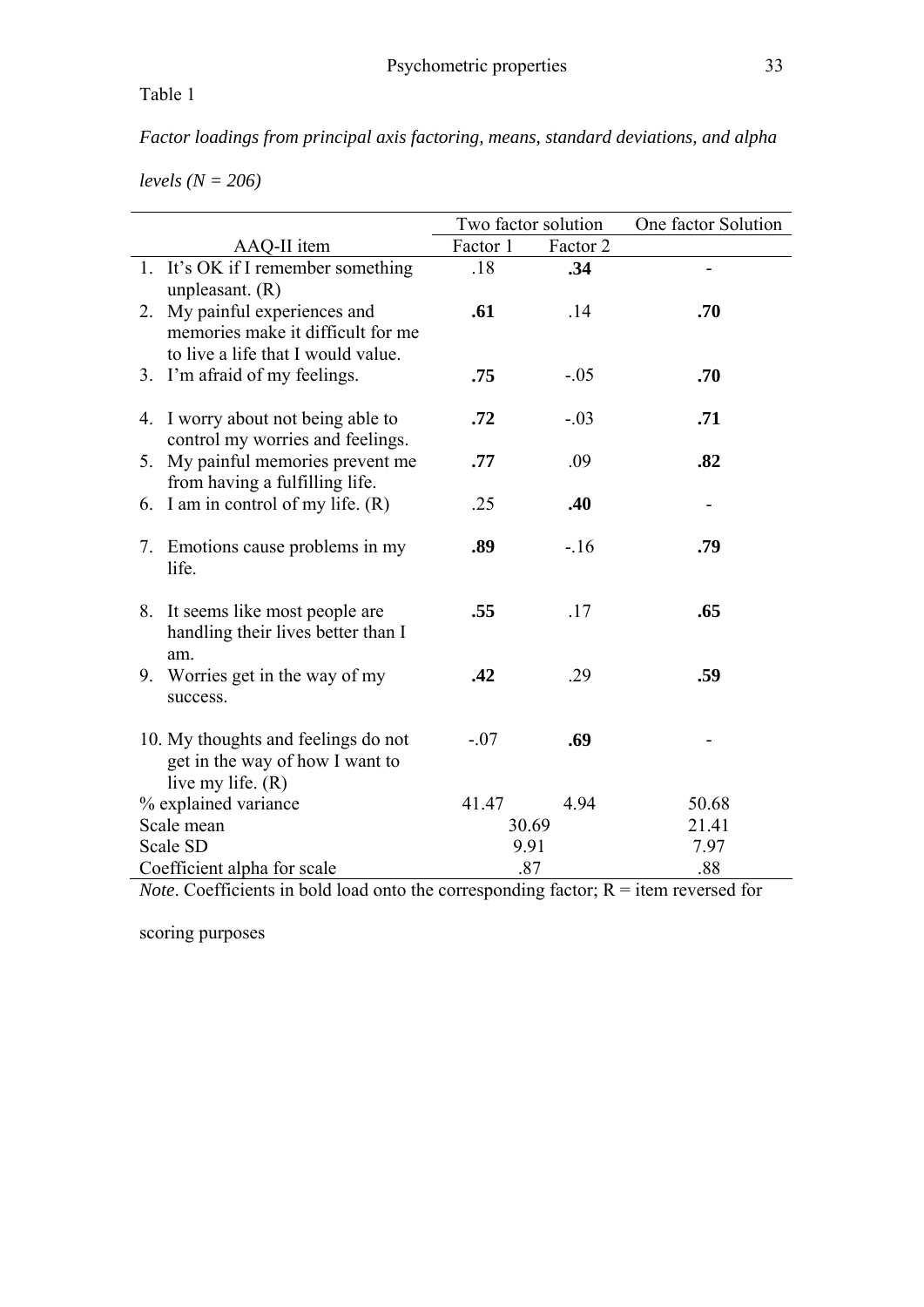| Model                                               | $\chi^2$    | df | $\chi^2$ diff | $\Delta df$ | NC         | <b>RMSEA</b>  | <b>SRMR</b>   | <b>CFI</b> |
|-----------------------------------------------------|-------------|----|---------------|-------------|------------|---------------|---------------|------------|
|                                                     |             |    |               |             | $(\leq 3)$ | $(\leq 0.06)$ | $(\leq 0.08)$ | (≥.95)     |
| Sample $2 (N=433)$                                  | 38.70***    | 13 |               |             | 2.97       | .06           | .04           | .96        |
| Sample $3 (N=290)$                                  | 19.41       | 13 |               |             | 1.49       | .04           | .03           | .99        |
| Sample 4 ( $N = 583$ )                              | 25.79*      | 13 |               |             | 1.98       | .05           | .04           | .98        |
| Measurement Invariance<br><b>Across Samples 2-4</b> |             |    |               |             |            |               |               |            |
| <b>Baseline</b>                                     | $104.22***$ | 39 |               |             | 2.52       | .04           | .05           | .95        |
| Equality constraints<br>(Item 4 fixed to $1.0$ )    | $116.06***$ | 53 | $11.84$ (ns.) | 14          | 2.25       | .05           | .06           | .96        |
| Equality constraints<br>(Item 2 fixed to $1.0$ )    | 125.38***   | 53 | $21.16$ (ns.) | 14          | 2.31       | .04           | .05           | .95        |

# *Confirmatory factor analysis results for the AAQ-II in three samples*

*Note*. NC = normed chi-square; RMSEA = root-mean-square error of approximation; SRMR = standardized root-mean-square residual; CFI = comparative fit index; values in parentheses define good model fit for the respective fit index; ns. = not significant.  $*p < .05, **p < .001$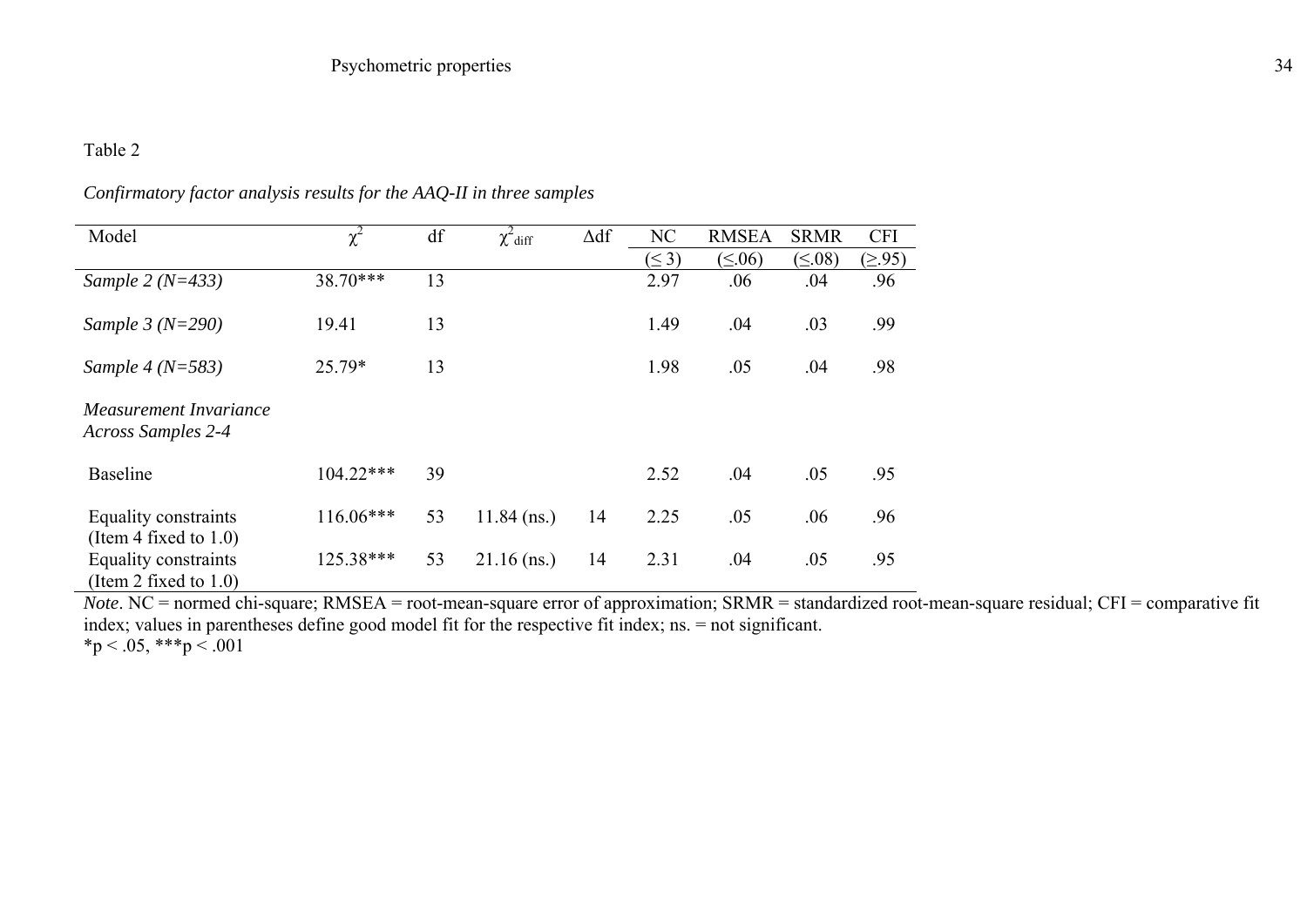*Unstandardized factor loadings from confirmatory factor analyses, means, standard* 

| AAQ-II item    | Sample 2 |           | Sample 3 |           | Sample 4 |     |
|----------------|----------|-----------|----------|-----------|----------|-----|
|                | Factor   | <b>SE</b> | Factor   | <b>SE</b> | Factor   | SE  |
|                | loading  |           | loading  |           | loading  |     |
| $\overline{2}$ | 1.000    |           | 1.000    |           | 1.000    |     |
| 3              | 1.54     | .18       | 1.35     | .13       | 1.61     | .14 |
| 4              | 1.46     | .18       | 1.17     | .12       | 1.54     | .13 |
|                | 1.33     | .14       | 1.22     | .10       | 1.32     | .14 |
|                | 1.16     | .15       | 1.10     | .11       | 1.18     | .11 |
| 8              | 0.89     | .13       | 0.75     | .10       | .88      | .12 |
| 9              | 1.06     | .14       | 0.87     | .10       | 1.06     | .12 |
| Scale mean     | 17.34    |           | 28.34    |           | 18.53    |     |
| Scale SD       | 4.37     |           | 9.92     |           | 7.52     |     |
| $\alpha$       | .78      |           | .87      |           | .81      |     |

*deviations, and alpha coefficients in three samples* 

*Note*. All factor loadings are significant at  $p < .001$ ;  $R =$  item reversed for scoring purposes;  $\alpha$  = alpha coefficient.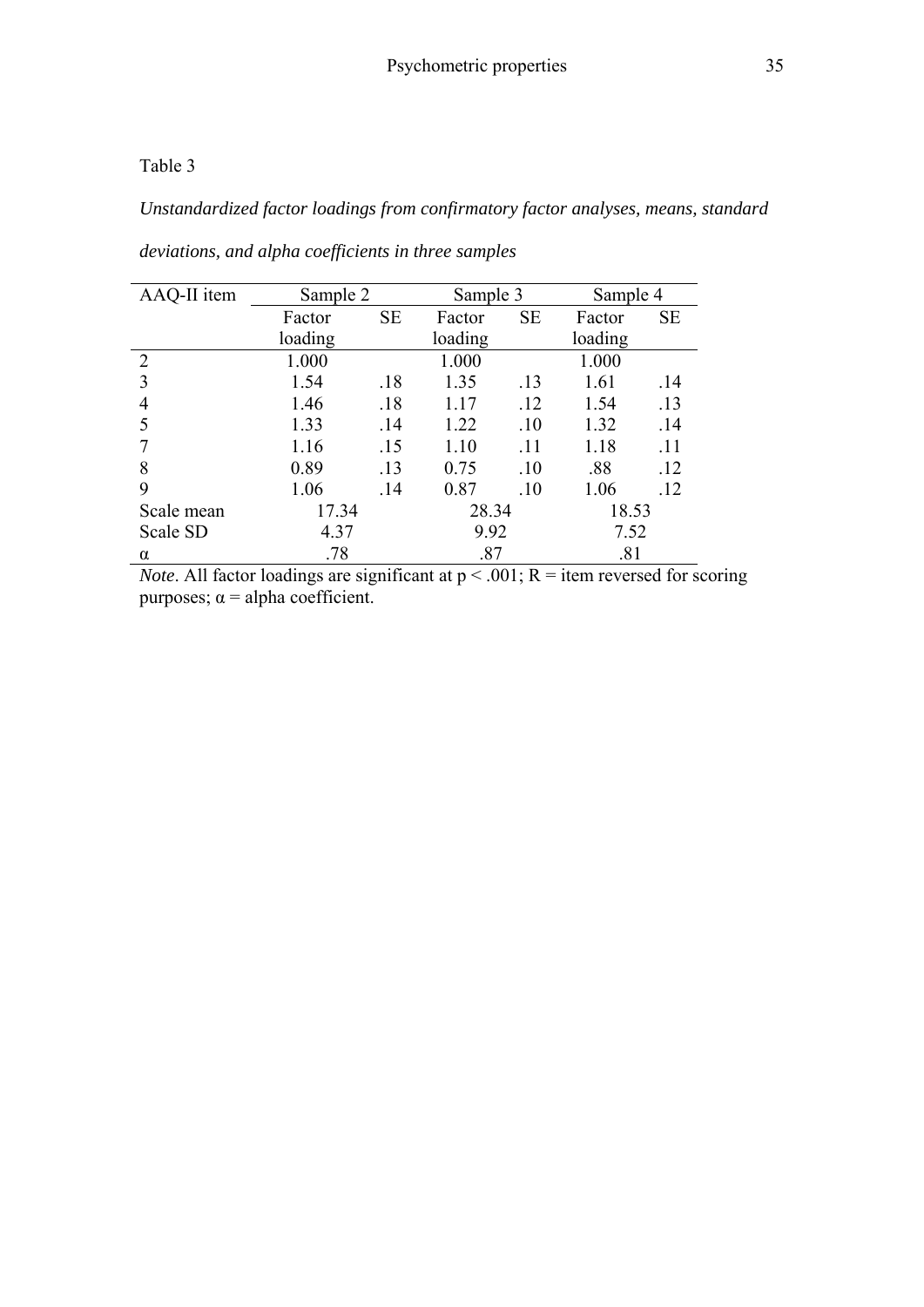| Measure                     | Sample                  | N   | $r$ with AAQ-II | r with AAQ-II + 3 |
|-----------------------------|-------------------------|-----|-----------------|-------------------|
|                             |                         |     |                 | omitted items     |
| AAQ-I                       | 1                       | 206 | $.97**$         | $.82*$            |
| <b>BDI II</b>               | $\mathbf{1}$            | 206 | $.71**$         | $.71*$            |
|                             | $\overline{\mathbf{3}}$ | 281 | $.70**$         | $.69*$            |
| <b>BAI</b>                  | $\mathbf{1}$            | 206 | $.61**$         | $.58*$            |
| <b>DASS:</b> Depression     | 6                       | 432 | $.61**$         | $.61*$            |
| Anxiety                     | 6                       | 432 | $.49**$         | $.51*$            |
| <b>Stress</b>               | 6                       | 432 | $.57**$         | $.54*$            |
| $GHQ-12$                    | 1                       | 206 | $.30**$         | $.30*$            |
|                             | $\overline{4}$          | 583 | $.34*1$         | $.32*1$           |
|                             | 5                       | 872 | $.53*$          | $.51*$            |
| $SCL-90-R - GSI$            | 1                       | 206 | $.70**$         | $.65*$            |
| <b>WBSI</b>                 | $\mathbf{1}$            | 206 | $.63**$         | $.60*$            |
|                             | $\overline{4}$          | 583 | $.59*$          | $.58*$            |
|                             | 5                       | 872 | $.59*$          | $.57*$            |
| Absence occasions from work | $\overline{4}$          | 583 | $.25*1$         | $.25*1$           |
| <b>MCSD</b>                 | 5                       | 872 | $-.09$          | $-.09$            |
| Age                         | $\mathbf{1}$            | 206 | .13             | .14               |
|                             | $\overline{2}$          | 427 | .10             | .10               |
|                             | $\overline{3}$          | 281 | $-.09$          | $-.10$            |
|                             | $\overline{4}$          | 583 | $-.07$          | $-.09$            |
|                             | 5                       | 872 | $-.08$          | $-.08$            |
| Gender                      | $\mathbf{1}$            | 206 | $-.19$          | $-.20*$           |
|                             | $\overline{2}$          | 429 | $-.04$          | $-.03$            |
|                             | $\overline{3}$          | 289 | $-.09$          | $-.10$            |
|                             | $\overline{4}$          | 583 | $-.04$          | $-.04$            |
|                             | 5                       | 872 | $-.07$          | $-.07$            |
| Race                        | $\mathbf{1}$            | 206 | .03             | .01               |
|                             | $\overline{2}$          | 427 | $-.03$          | $-.03$            |
|                             | $\overline{\mathbf{3}}$ | 290 | .10             | .02               |
|                             | 4                       | 583 | $-.02$          | $-.03$            |
|                             | 5                       | 872 | $-.02$          | $-.02$            |
|                             | 6                       | 432 | $-.04$          | $-.03$            |

*Correlations between the AAQ-II and other measures* 

*Note*. The final column shows the correlation coefficient of each measure with the 10item AAQ-II scale seen in Table 1. Three of those items were omitted from the final version of the AAQ-II. BDI-II = Beck Depression Inventory-II; Beck Anxiety Inventory; DASS = Depression Anxiety Stress Scales; GHQ-12 = General Health Questionnaire, 12-item version; SCL-90-R – GSI = Symptom Checklist-90 items-Revised – Global Severity Index; WBSI = White Bear Suppression Inventory; the number of occasions of full-day absences from work for each participant in a retail bank was obtained from that banks human resources department; MCSD = Marlowe-Crowne Social Desirability scale; Gender was coded so that  $1 = \text{female } 2 = \text{male}$ ; Race was coded so that  $1 = \text{white}/\text{Caucasian } 2 = \text{not white/not Caucasian; }^1 = \text{AAQ-II}$ predicts the criterion one year later. To minimize familywise Type I error, we set the alpha level significant at .01.  $\mathbf{p} < .01$ ,  $\mathbf{p} < .001$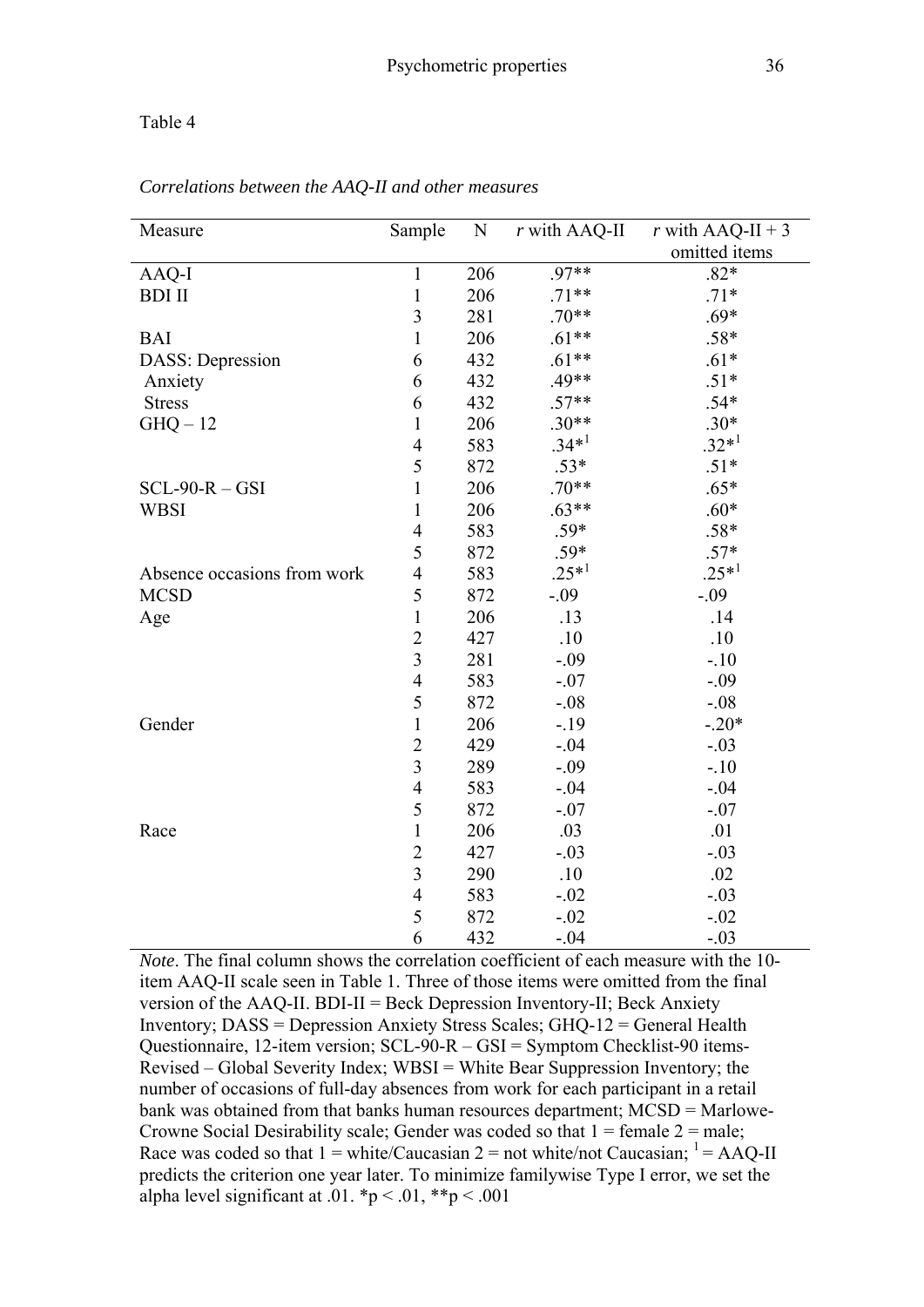*Confirmatory factor analyses that test for the distinction of the AAQ-II and BDI-II* 

| Model             | $\chi^2$     | df  | $\chi^2$ diff | $\Delta df$ | NC         | <b>RMSEA</b>  | <b>SRMR</b>   | <b>CFI</b> |
|-------------------|--------------|-----|---------------|-------------|------------|---------------|---------------|------------|
|                   |              |     |               |             | $(\leq 3)$ | $(\leq 0.06)$ | $(\leq 0.08)$ | (≥.95)     |
| Sample 1          |              |     |               |             |            |               |               |            |
| AAQ-II and BDI-II | 719.94***    | 349 |               |             | 2.06       | .07           | .07           | .86        |
| as 2 factors      |              |     |               |             |            |               |               |            |
| AAQ-II and BDI-II | $1051.49***$ | 350 | 331.55***     |             | 2.73       | .10           | .32           | .74        |
| as 1 factor       |              |     |               |             |            |               |               |            |
| Sample 3          |              |     |               |             |            |               |               |            |
| AAQ-II and BDI-II | 683.49***    | 349 |               |             | 1.96       | .06           | .07           | .89        |
| as 2 factors      |              |     |               |             |            |               |               |            |
| AAQ-II and BDI-II | 1197.69***   | 350 | $514.20***$   |             | 3.42       | .09           | .31           | .75        |
| as 1 factor       |              |     |               |             |            |               |               |            |

*Note*. NC = normed chi-square; RMSEA = root-mean-square error of approximation;  $SRMR = standardized$  root-mean-square residual;  $CFI = \overline{comparative}$  fit index; values in parentheses define good model fit for the respective fit index; BDI = Beck Depression Inventory-II. \*\*\*  $p < .001$